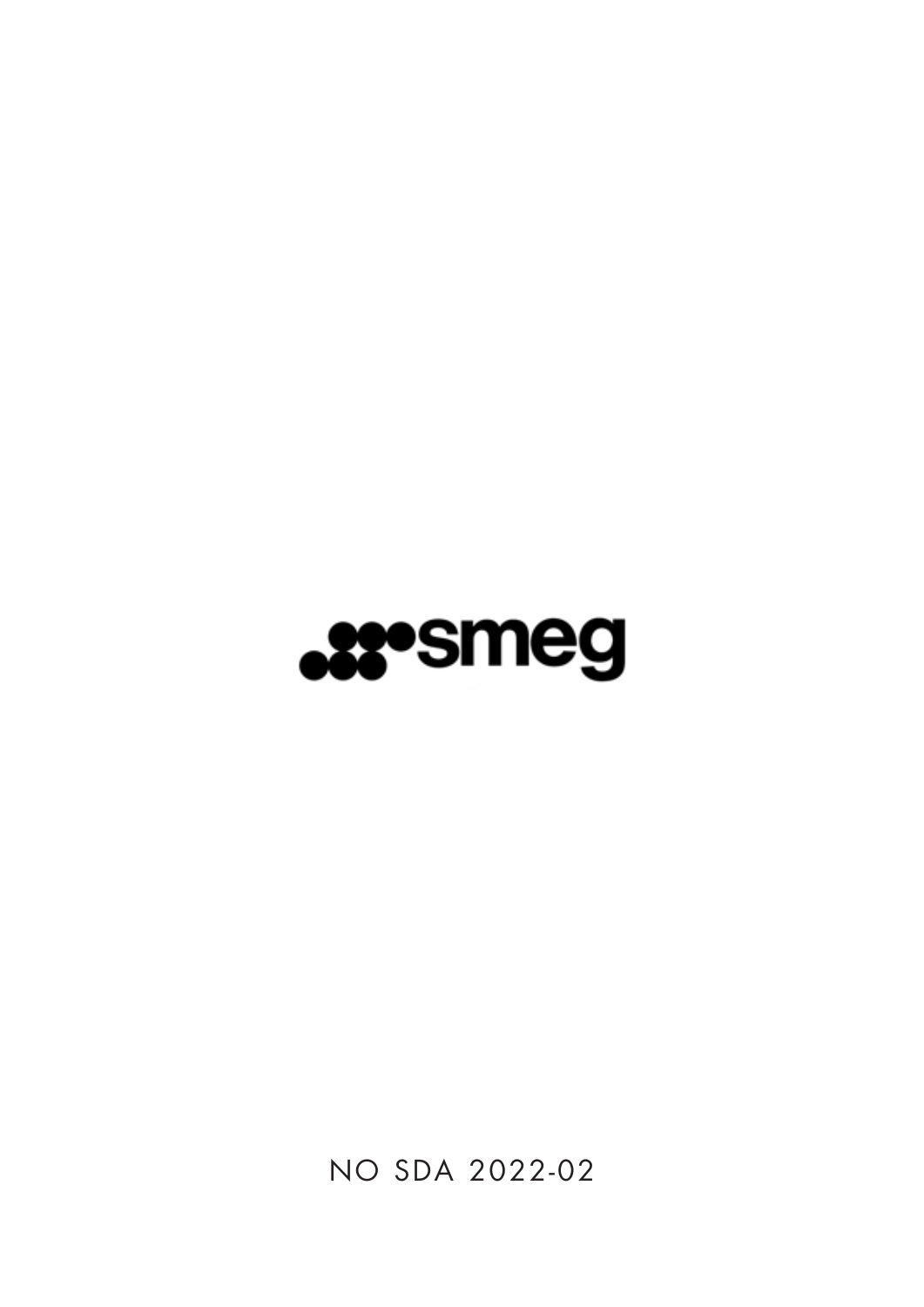### **Stand mixers**

| Model     |         | Dimensions (hxlxp) | Price NOK incl VAT |
|-----------|---------|--------------------|--------------------|
| Model     |         |                    | Price NOK incl VAT |
|           |         |                    | EAN:               |
|           |         |                    | $\mathsf X$        |
| SMF02BLEU | $B$ $B$ |                    | 5995               |
|           |         |                    | EAN: 8017709269128 |
| SMF02CREU |         |                    | 5995               |
|           |         |                    | EAN: 8017709269135 |
| SMF02PBEU |         |                    | 5995               |
|           |         |                    | EAN: 8017709269166 |
| SMF02PGEU | .       |                    | 5995               |
|           |         |                    | EAN: 8017709269173 |
| SMF02PKEU |         |                    | 5995               |
|           |         |                    | EAN: 8017709269180 |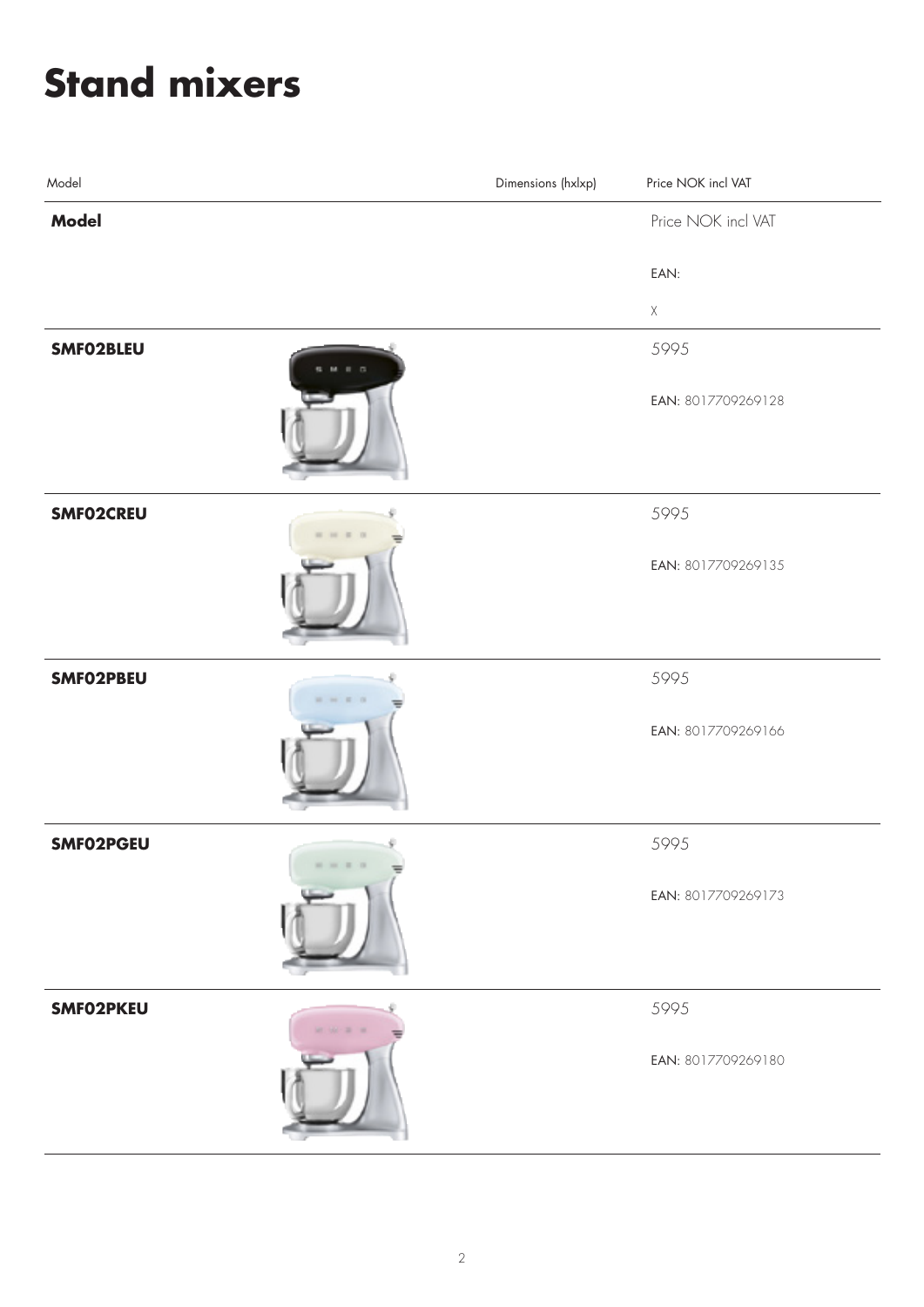| Model            | Dimensions (hxlxp) | Price NOK incl VAT         |
|------------------|--------------------|----------------------------|
| SMF02RDEU        |                    | 5995<br>EAN: 8017709269197 |
| SMF02SVEU        |                    | 5995<br>EAN: 8017709269210 |
| SMF02WHEU        |                    | 5995<br>EAN: 8017709277680 |
| <b>SMFO3BLEU</b> |                    | 6495<br>EAN: 8017709269142 |
| <b>SMFO3CREU</b> |                    | 6495<br>EAN: 8017709269159 |
| <b>SMF03GREU</b> |                    | 6495<br>EAN: 8017709294892 |
| <b>SMFO3RDEU</b> |                    | 6495<br>EAN: 8017709269203 |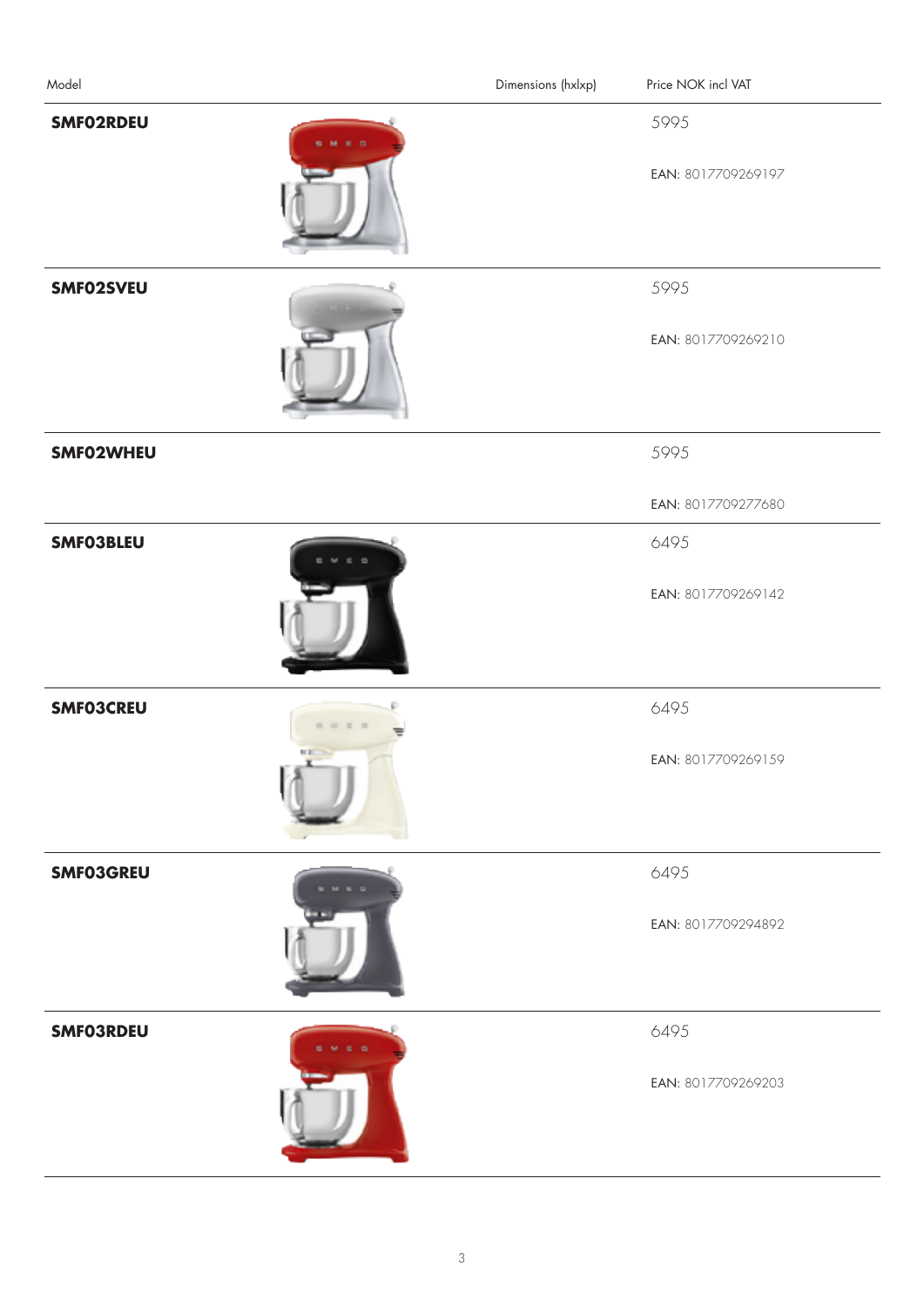| Model                | Dimensions (hxlxp) | Price NOK incl VAT |
|----------------------|--------------------|--------------------|
| SMF03WHEU            |                    | 6495               |
|                      |                    | EAN: 8017709277697 |
| <b>SMF13WHEU</b><br> |                    | 6995               |
| <b>REGIST</b>        |                    | EAN: 8017709272395 |

### **Kettles**

| Model             | Dimensions (hxlxp) | Price NOK incl VAT |
|-------------------|--------------------|--------------------|
| <b>Model</b>      |                    | Price NOK incl VAT |
|                   |                    | EAN:               |
|                   |                    | $\mathsf X$        |
| <b>KLFO3BLEU</b>  |                    | 1995               |
| S M E G           |                    | EAN: 8017709227791 |
| <b>KLFO3BLMEU</b> |                    | 2395               |
| $M \in G$<br>s    |                    | EAN: 8017709290795 |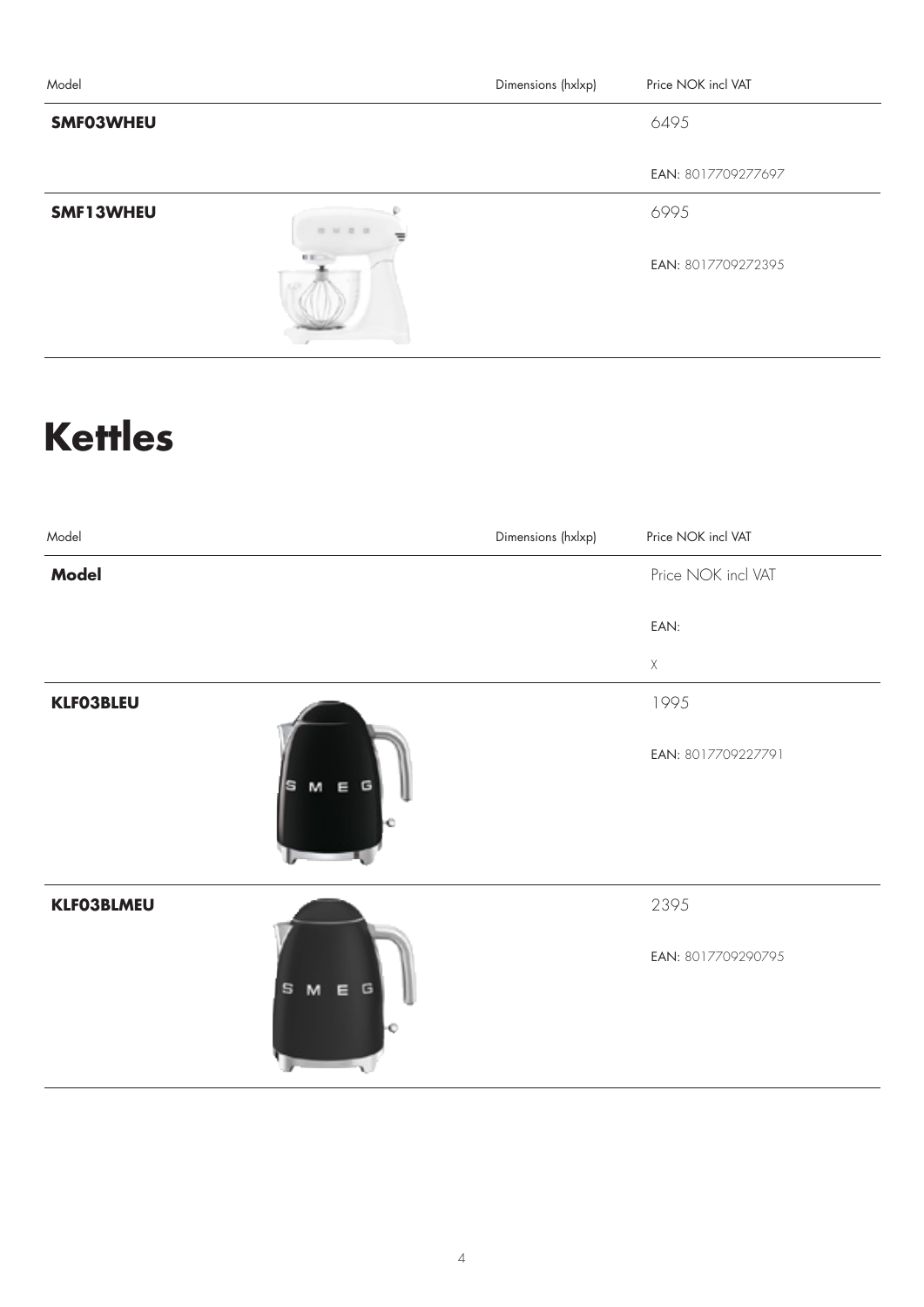| Model             |              | Dimensions (hxlxp) | Price NOK incl VAT         |
|-------------------|--------------|--------------------|----------------------------|
| <b>KLFO3CHMEU</b> | $M$ E<br>5   |                    | 2395<br>EAN: 8017709290870 |
| <b>KLFO3CREU</b>  | 8 N E G      |                    | 1995<br>EAN: 8017709227852 |
| <b>KLFO3DGEU</b>  |              |                    | 6495                       |
|                   |              |                    | EAN: 8017709248314         |
| <b>KLF03GOEU</b>  |              |                    | 2395                       |
|                   | $M - E$<br>c |                    | EAN: 8017709275334         |
| <b>KLFO3GREU</b>  |              |                    | 1995                       |
|                   | S M E G      |                    | EAN: 8017709292041         |
| <b>KLFO3PBEU</b>  |              |                    | 1995                       |
|                   | SMER         |                    | EAN: 8017709227913         |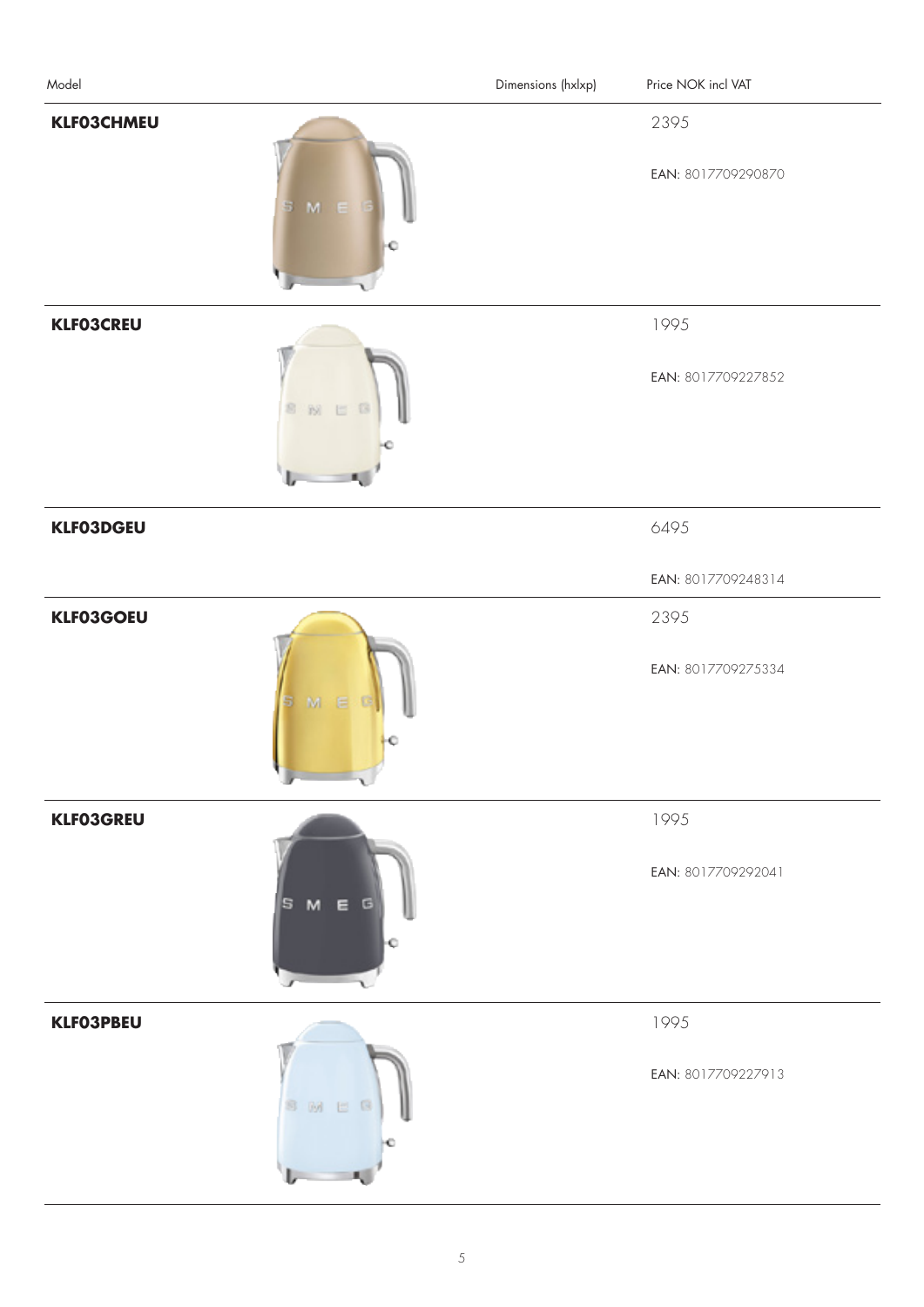| Model                              | Dimensions (hxlxp) | Price NOK incl VAT         |
|------------------------------------|--------------------|----------------------------|
| <b>KLF03PGEU</b><br>8 32 E G       |                    | 1995<br>EAN: 8017709227975 |
| <b>KLFO3PKEU</b><br><b>BWE</b>     |                    | 1995<br>EAN: 8017709228033 |
| <b>KLFO3RDEU</b><br>$M \in G$<br>s |                    | 1995<br>EAN: 8017709228095 |
| <b>KLFO3RGEU</b><br>M.             |                    | 2395<br>EAN: 8017709275327 |
| <b>KLFO3SSEU</b><br><b>Bill</b>    |                    | 2295<br>EAN: 8017709228156 |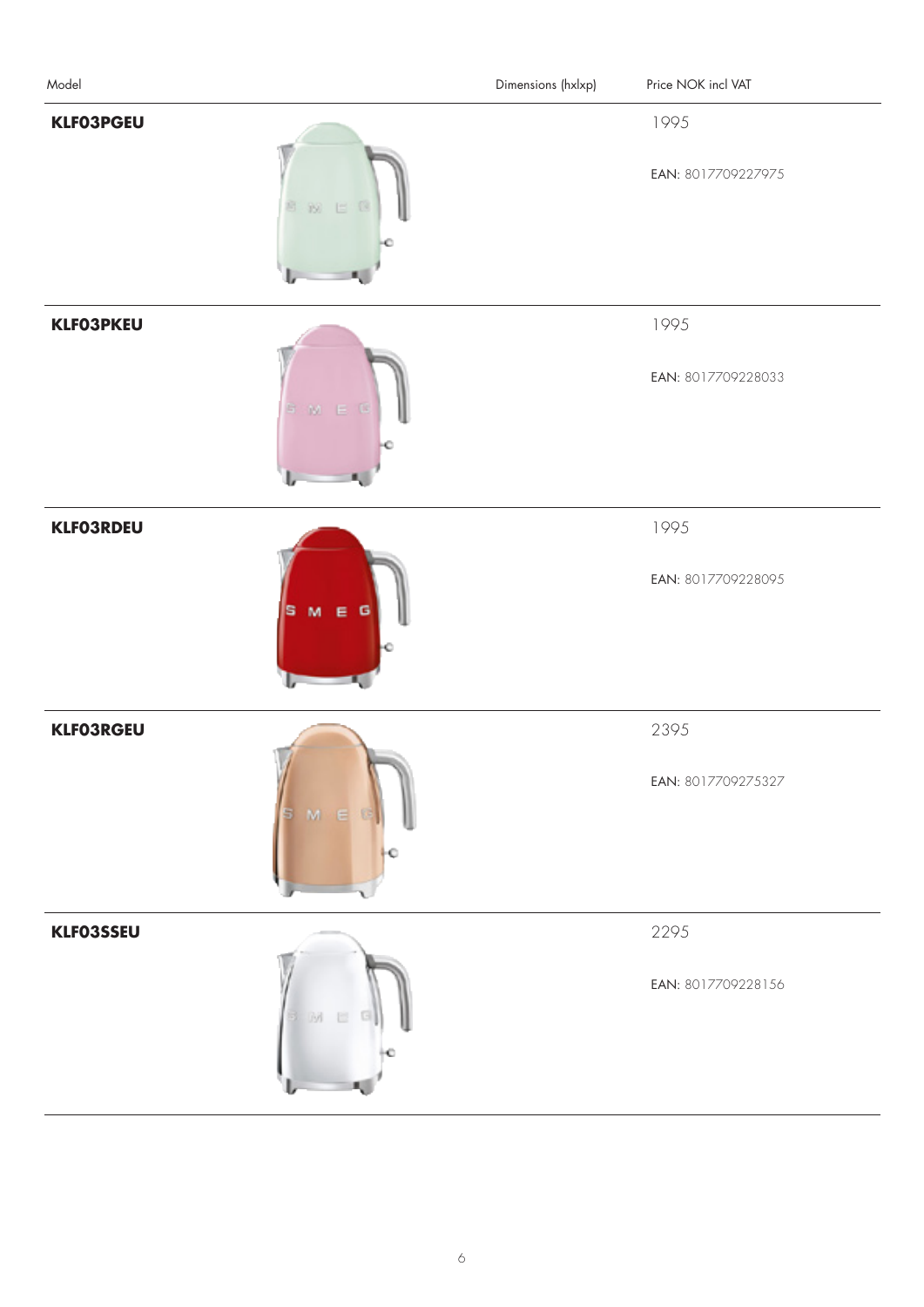| Model             |                    | Dimensions (hxlxp) | Price NOK incl VAT         |
|-------------------|--------------------|--------------------|----------------------------|
| <b>KLFO3WHEU</b>  | 财世                 |                    | 1995                       |
| S.                | G                  |                    | EAN: 8017709230999         |
| <b>KLFO3WHMEU</b> | M E                |                    | 2395                       |
| s                 | G                  |                    | EAN: 8017709290719         |
| <b>KLFO4BLEU</b>  | $M \in G$          |                    | 2395                       |
| ls.               | 1111111            |                    | EAN: 8017709231309         |
| <b>KLFO4CREU</b>  | 3 N E D<br>1111111 |                    | 2395<br>EAN: 8017709231378 |
| <b>KLFO4PBEU</b>  | 3 B E D            |                    | 2395<br>EAN: 8017709231446 |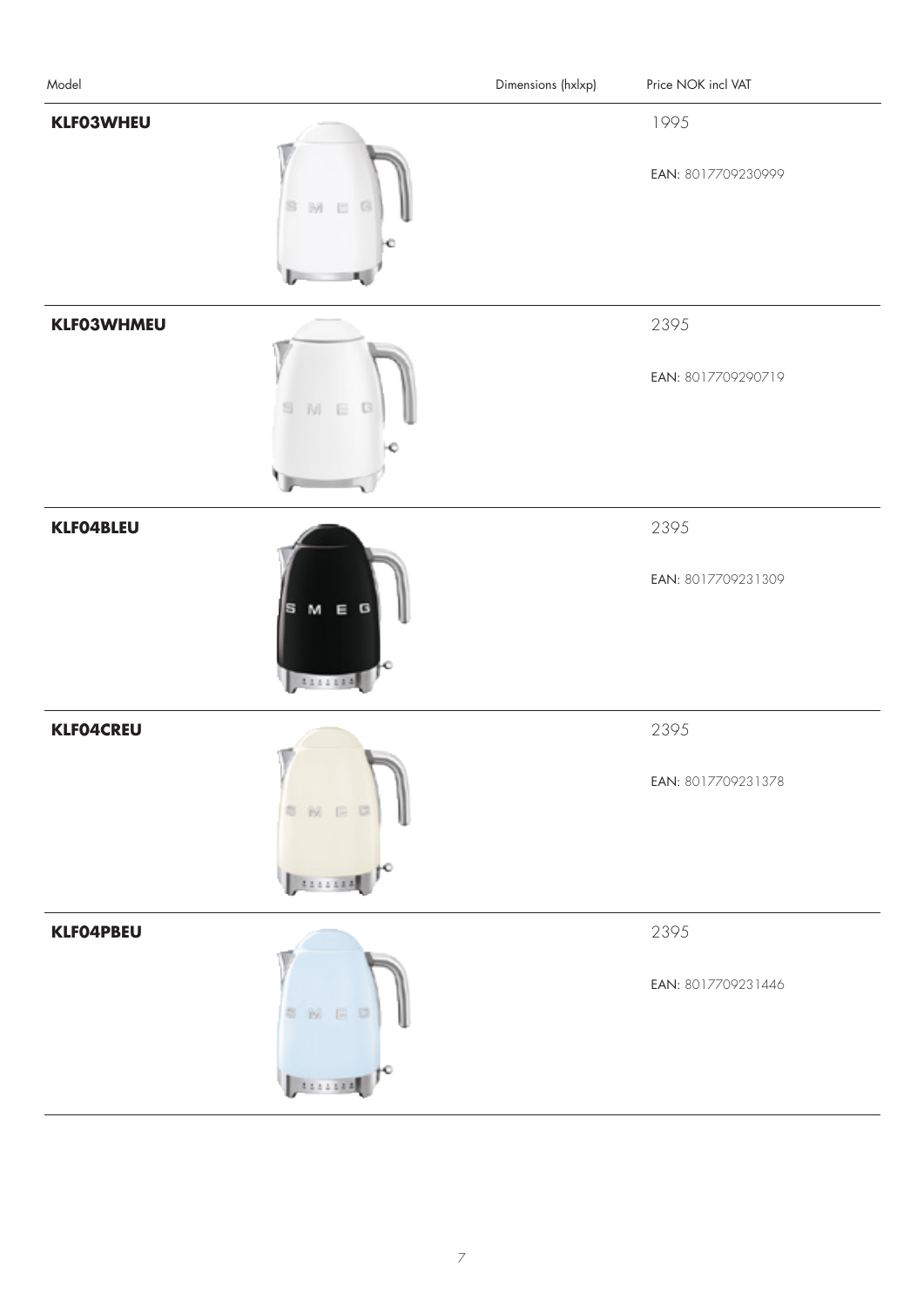| Model                 |                                | Dimensions (hxlxp) | Price NOK incl VAT         |
|-----------------------|--------------------------------|--------------------|----------------------------|
| <b>KLFO4PGEU</b>      | S N E<br>$\sqrt{2}$<br>1111111 |                    | 2395<br>EAN: 8017709231514 |
| <b>KLFO4PKEU</b>      | SWE<br><b>IG</b><br>333334     |                    | 2395<br>EAN: 8017709231606 |
| <b>KLFO4RDEU</b><br>s | $M \in G$<br>4141444           |                    | 2395<br>EAN: 8017709231675 |
| KLF04SSEU             | 197.<br>222228                 |                    | 2595<br>EAN: 8017709231743 |
| <b>KLFO4WHEU</b><br>忽 | M E<br>2222222                 |                    | 2395<br>EAN: 8017709231811 |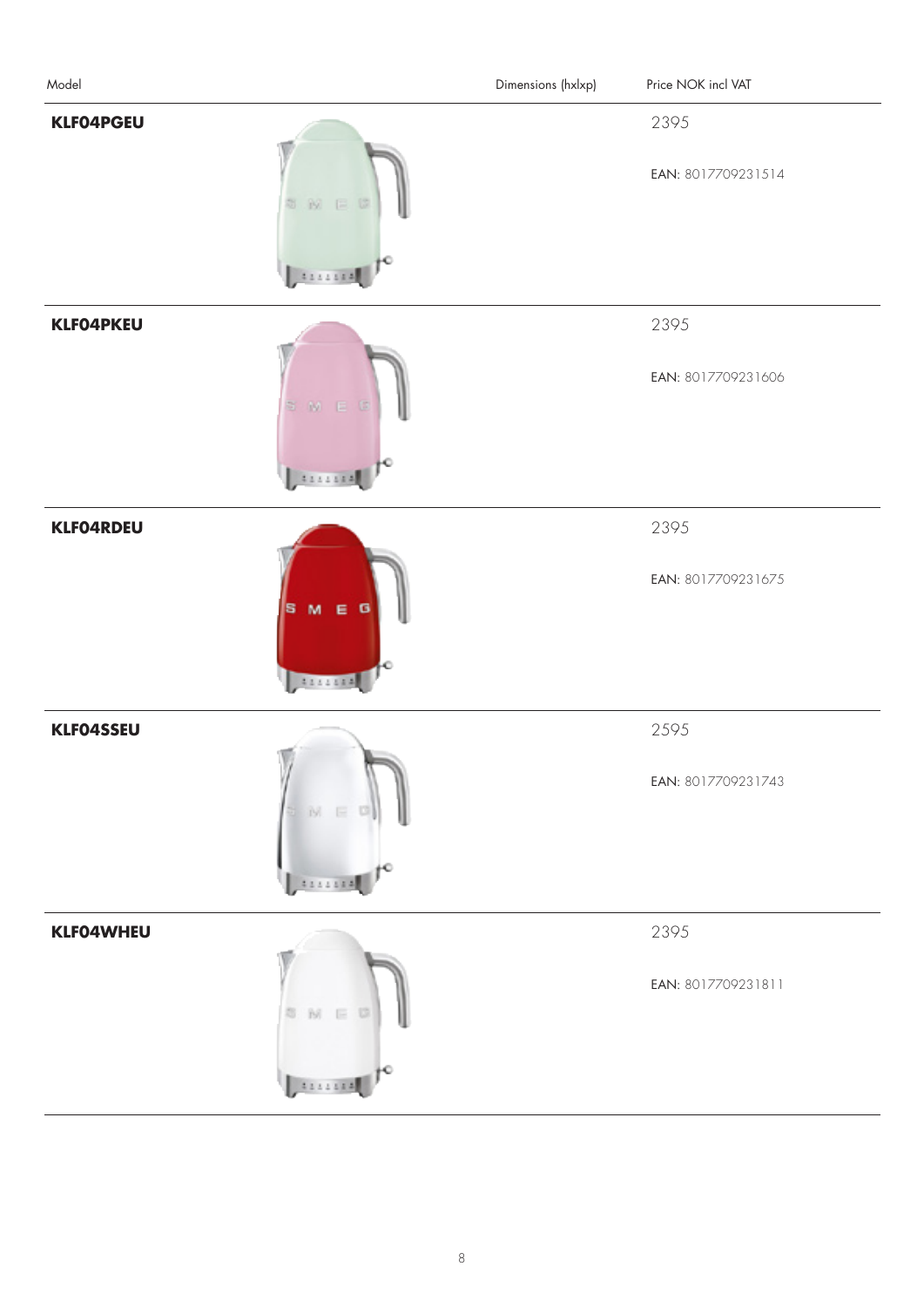| Model                              | Dimensions (hxlxp)<br>Price NOK incl VAT |
|------------------------------------|------------------------------------------|
| <b>KLFO5BLEU</b><br>$M \in G$<br>s | 1595<br>EAN: 8017709302184               |
| <b>KLFO5CREU</b><br>S M E B        | 1595<br>EAN: 8017709302160               |
| <b>KLFO5PBEU</b><br>S M E B        | 1595<br>EAN: 8017709302191<br>e          |
| <b>KLFO5PGEU</b><br>S M E R        | 1595<br>EAN: 8017709302207<br>o          |
| <b>KLFO5PKEU</b><br>S M E B        | 1595<br>EAN: 8017709302214<br>o          |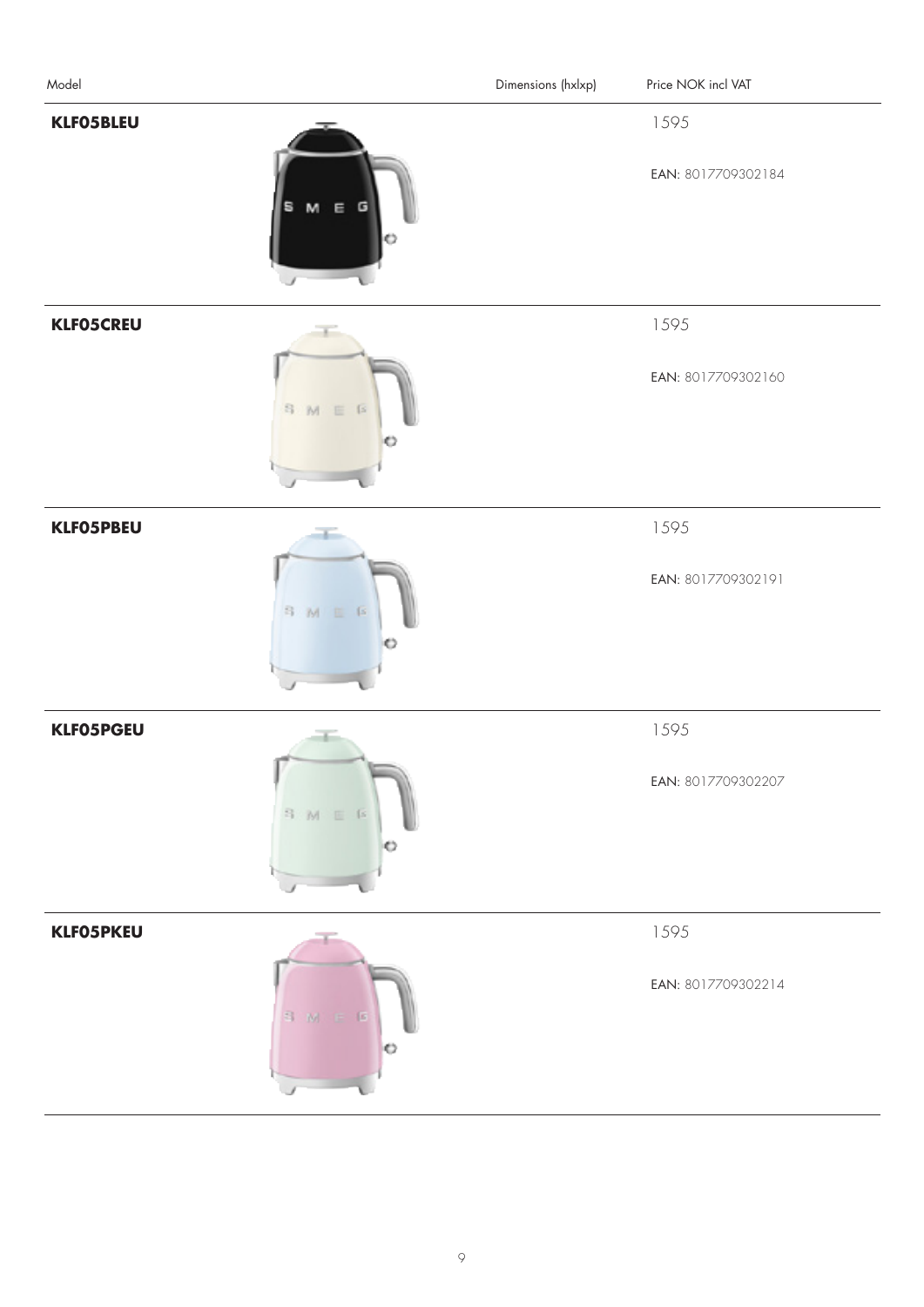| Model            |                | Dimensions (hxlxp) | Price NOK incl VAT |  |
|------------------|----------------|--------------------|--------------------|--|
| <b>KLFO5RDEU</b> |                |                    | 1595               |  |
|                  | $M \in G$<br>s |                    | EAN: 8017709302177 |  |
| <b>KLFO5WHEU</b> |                |                    | 1595               |  |
|                  | S M E G<br>o   |                    | EAN: 8017709302221 |  |

#### **Toasters**

| Model              | Dimensions (hxlxp) | Price NOK incl VAT |
|--------------------|--------------------|--------------------|
| <b>Model</b>       |                    | Price NOK incl VAT |
|                    |                    | EAN:               |
|                    |                    | $\mathsf X$        |
| <b>TSFO1BLEU</b>   |                    | 1995               |
| s<br>- 6<br>M<br>е |                    | EAN: 8017709187002 |
| <b>TSFO1BLMEU</b>  |                    | 2395               |
| E G<br>s<br>M      |                    | EAN: 8017709290757 |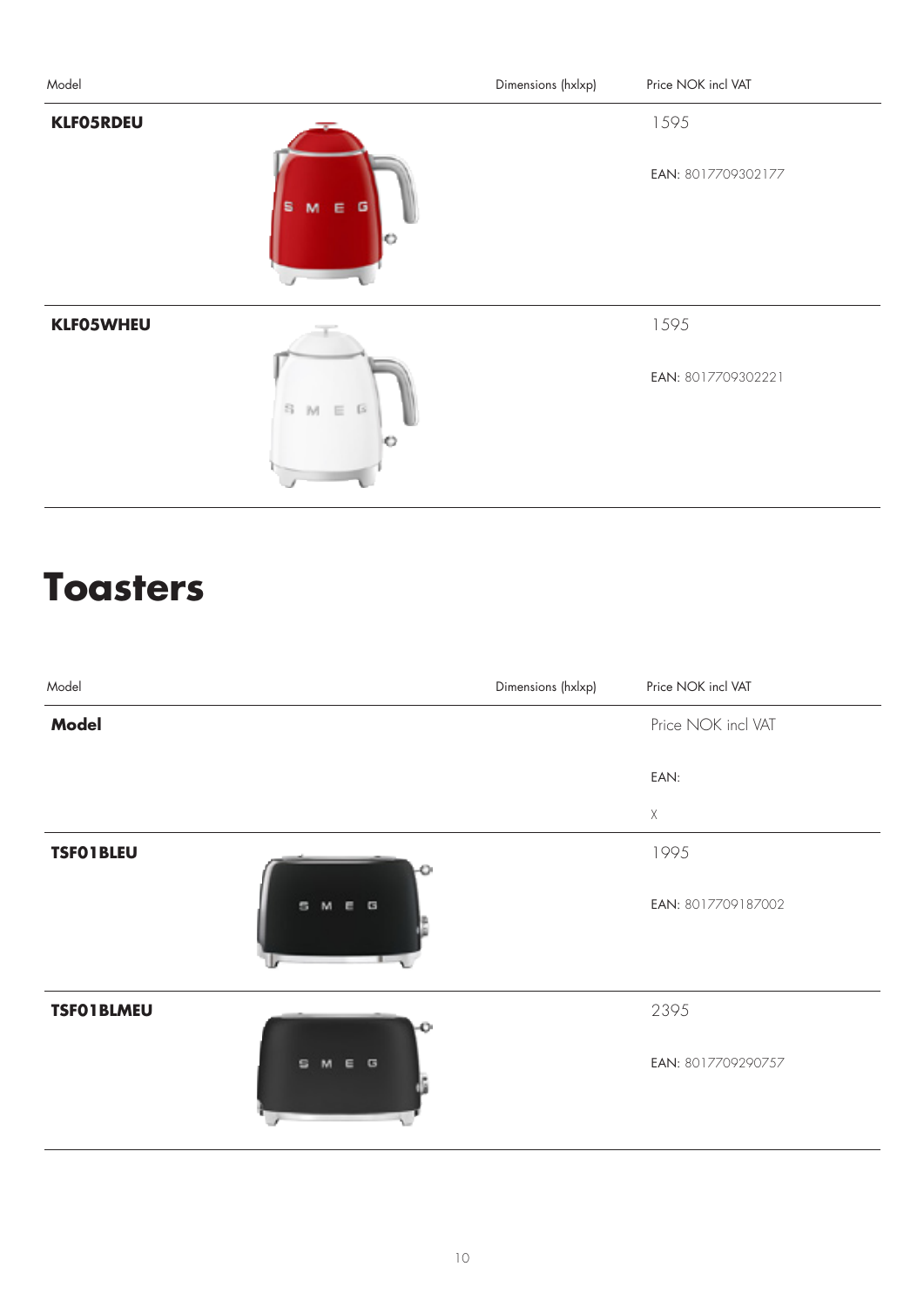| Model             |         | Dimensions (hxlxp) | Price NOK incl VAT |
|-------------------|---------|--------------------|--------------------|
| <b>TSFO1CHMEU</b> | Đ.      |                    | 2395               |
|                   | S M E G |                    | EAN: 8017709290832 |
| <b>TSFO1CREU</b>  |         |                    | 1995               |
|                   | B M E B |                    | EAN: 8017709186920 |
| <b>TSFO1DGEU</b>  |         |                    | 6495               |
|                   |         |                    | EAN: 8017709248291 |
| <b>TSF01GOEU</b>  |         |                    | 2395               |
|                   | $x = x$ |                    | EAN: 8017709275297 |
| <b>TSFO1GREU</b>  |         |                    | 1995               |
|                   | SMEG    |                    | EAN: 8017709292027 |
| <b>TSFO1PBEU</b>  |         |                    | 1995               |
|                   | B M H B |                    | EAN: 8017709189099 |
| <b>TSFO1PGEU</b>  |         |                    | 1995               |
|                   | B M B B |                    | EAN: 8017709189051 |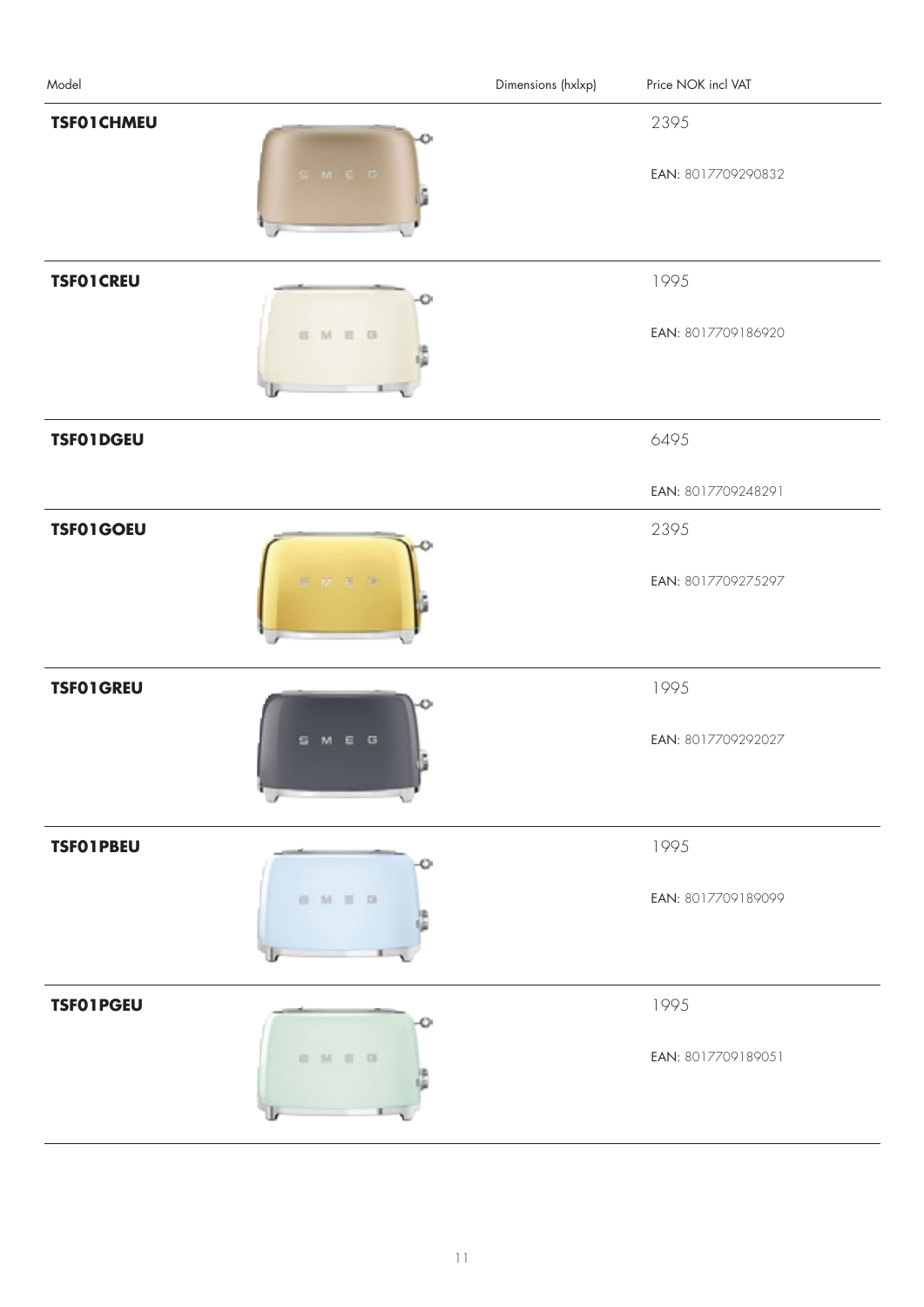| Model             |              | Dimensions (hxlxp) | Price NOK incl VAT         |
|-------------------|--------------|--------------------|----------------------------|
| <b>TSFO1PKEU</b>  | ■ Rf ■ DF    |                    | 1995<br>EAN: 8017709189013 |
| <b>TSFO1RDEU</b>  | M.E.G<br>5   |                    | 1995<br>EAN: 8017709186968 |
| <b>TSFO1RGEU</b>  | MEG          |                    | 2395<br>EAN: 8017709275280 |
| <b>TSFO1SSEU</b>  | $M \equiv 0$ |                    | 2295<br>EAN: 8017709189136 |
| <b>TSFO1UJEU</b>  | M            |                    | 2395<br>EAN: 8017709265915 |
| <b>TSFO1WHEU</b>  | 5 M E B      |                    | 1995<br>EAN: 8017709231057 |
| <b>TSFO1WHMEU</b> | 5 M E 0      |                    | 2395<br>EAN: 8017709290672 |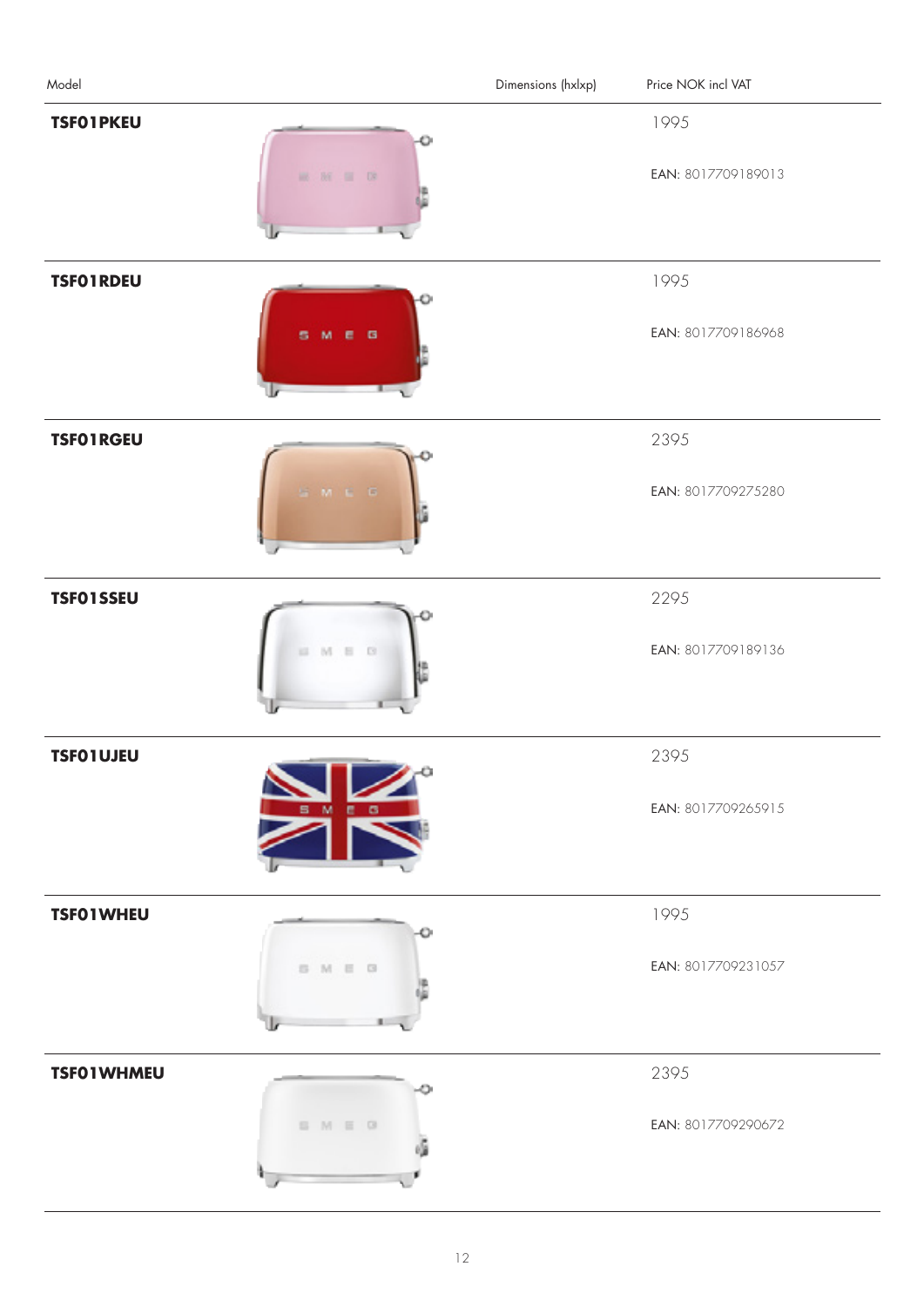| Model            |                             | Dimensions (hxlxp) | Price NOK incl VAT |
|------------------|-----------------------------|--------------------|--------------------|
| <b>TSFO2BLEU</b> |                             |                    | 2395               |
|                  | $\mathbf{G}$<br>5<br>M<br>Е |                    | EAN: 8017709190798 |
| <b>TSFO2CREU</b> |                             |                    | 2395               |
|                  | EMER                        |                    | EAN: 8017709190712 |
| <b>TSFO2PBEU</b> |                             |                    | 2395               |
|                  | BMBB                        |                    | EAN: 8017709190958 |
| <b>TSFO2PGEU</b> |                             |                    | 2395               |
|                  | 图 M 目 B                     |                    | EAN: 8017709190910 |
| <b>TSFO2PKEU</b> |                             |                    | 2395               |
|                  | D<br>田 新 田 (                |                    | EAN: 8017709190873 |
| TSF02RDEU        |                             |                    | 2395               |
|                  | M E G<br>s                  |                    | EAN: 8017709190750 |
| TSF02SSEU        |                             |                    | 2595               |
|                  |                             |                    | EAN: 8017709190835 |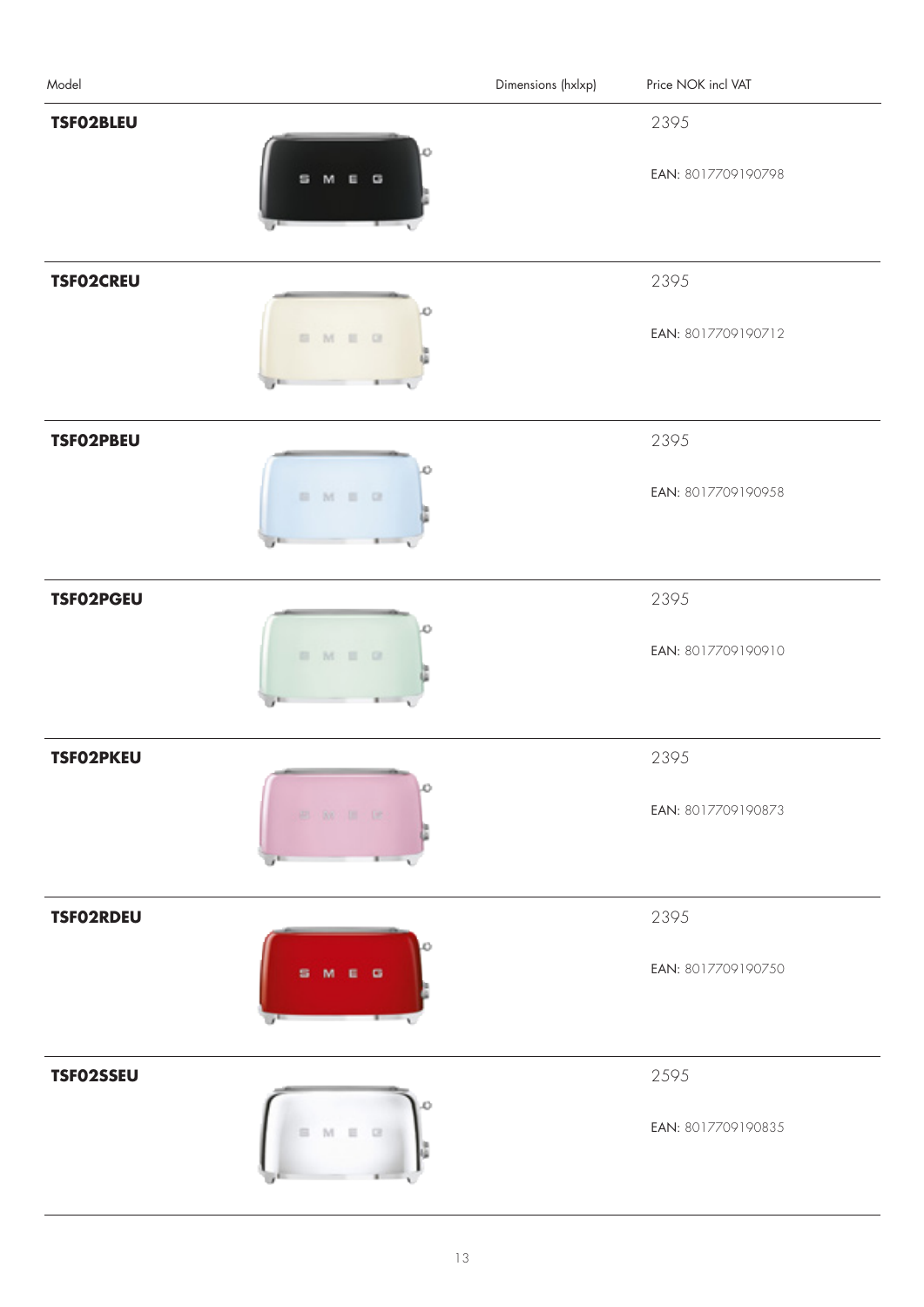| Model            |         | Dimensions (hxlxp) | Price NOK incl VAT         |
|------------------|---------|--------------------|----------------------------|
| <b>TSF02WHEU</b> | SMED    |                    | 2395<br>EAN: 8017709231125 |
|                  |         |                    |                            |
| <b>TSFO3BLEU</b> |         |                    | 2695                       |
|                  | SME G   |                    | EAN: 8017709263362         |
| <b>TSFO3CREU</b> |         |                    | 2695                       |
|                  | B M E B |                    | EAN: 8017709263348         |
| <b>TSFO3PBEU</b> |         |                    | 2695                       |
|                  | B M H B |                    | EAN: 8017709263379         |
| <b>TSFO3PGEU</b> | 50      |                    | 2695                       |
|                  | B M B B |                    | EAN: 8017709263386         |
| <b>TSFO3PKEU</b> |         |                    | 2695                       |
|                  | ■ 新 国 陸 |                    | EAN: 8017709263393         |
| <b>TSFO3RDEU</b> |         |                    | 2695                       |
|                  | SMEG    |                    | EAN: 8017709263355         |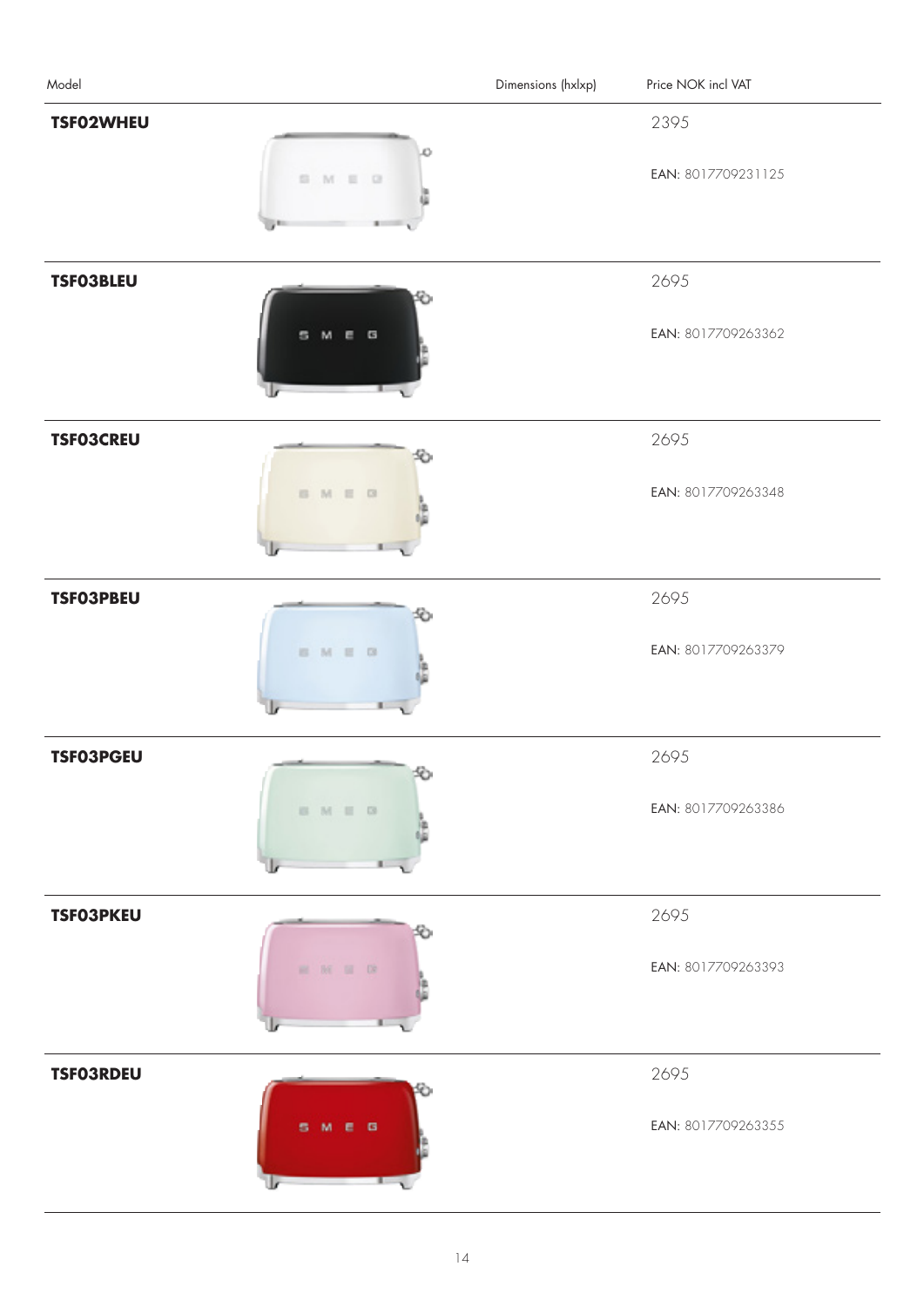| Model            |                       | Dimensions (hxlxp) | Price NOK incl VAT |
|------------------|-----------------------|--------------------|--------------------|
| <b>TSFO3SSEU</b> |                       |                    | 2895               |
|                  | M E B<br><b>SIL</b>   |                    | EAN: 8017709263416 |
| <b>TSF03WHEU</b> |                       |                    | 2695               |
|                  | M E B<br>$\mathbb{Z}$ |                    | EAN: 8017709263409 |

#### **Blenders**

| Model            | Dimensions (hxlxp) | Price NOK incl VAT |
|------------------|--------------------|--------------------|
| <b>Model</b>     |                    | Price NOK incl VAT |
|                  |                    | EAN:               |
|                  |                    | $\mathsf X$        |
| <b>BLFO1BLEU</b> |                    | 2895               |
| M                |                    | EAN: 8017709197186 |
| <b>BLFO1CREU</b> |                    | 2895               |
| 址 24 日 日         |                    | EAN: 8017709197100 |
|                  |                    |                    |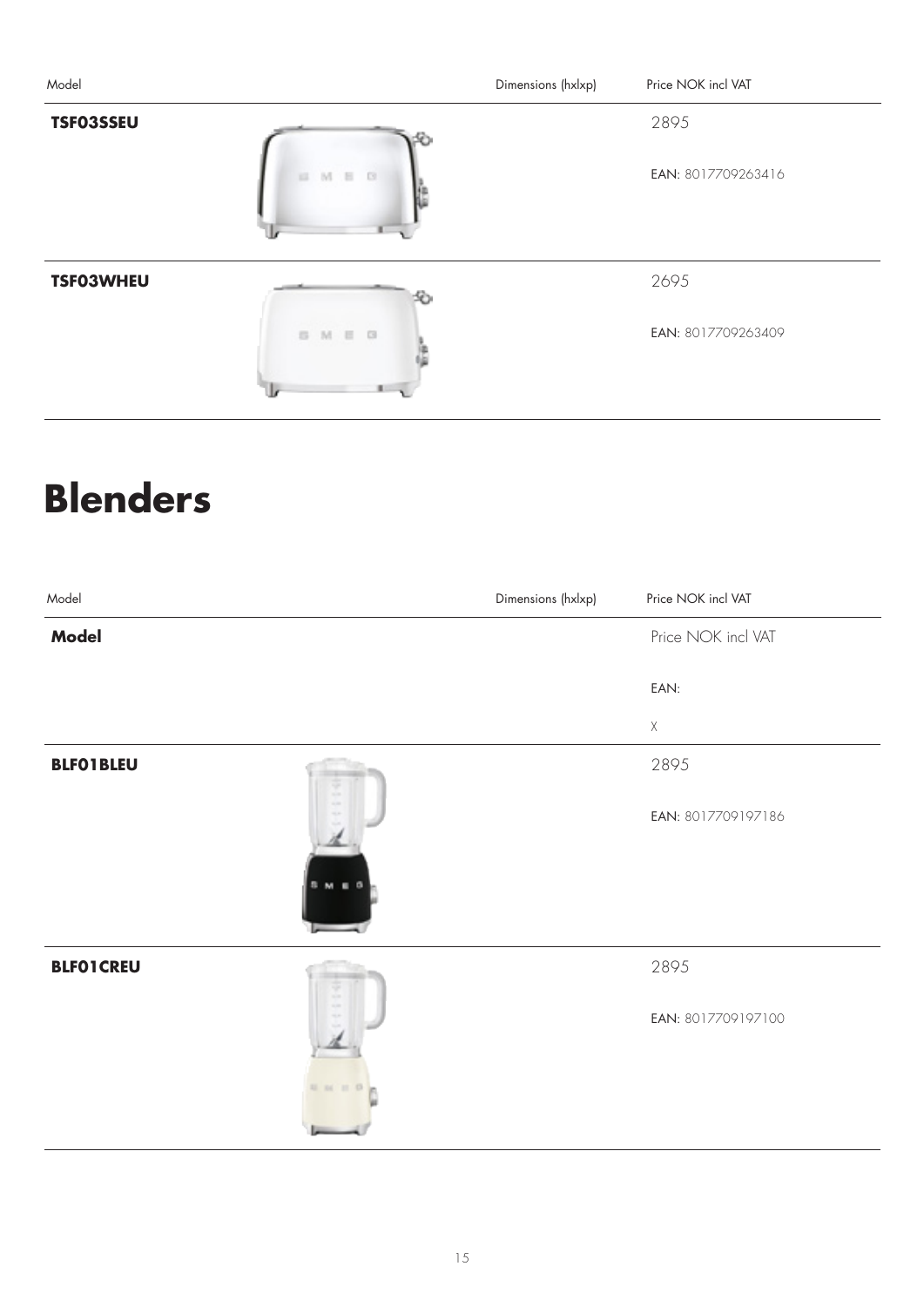| Model            |                    | Dimensions (hxlxp) | Price NOK incl VAT         |
|------------------|--------------------|--------------------|----------------------------|
| <b>BLFO1PBEU</b> | $1 - 34 = 11 - 13$ |                    | 2895<br>EAN: 8017709198176 |
| <b>BLFO1PGEU</b> |                    |                    | 2895<br>EAN: 8017709214319 |
| <b>BLFO1PKEU</b> |                    |                    | 2895<br>EAN: 8017709214272 |
| <b>BLFO1RDEU</b> |                    |                    | 2895<br>EAN: 8017709197148 |
| <b>BLFO1SVEU</b> |                    |                    | 2895<br>EAN: 8017709197216 |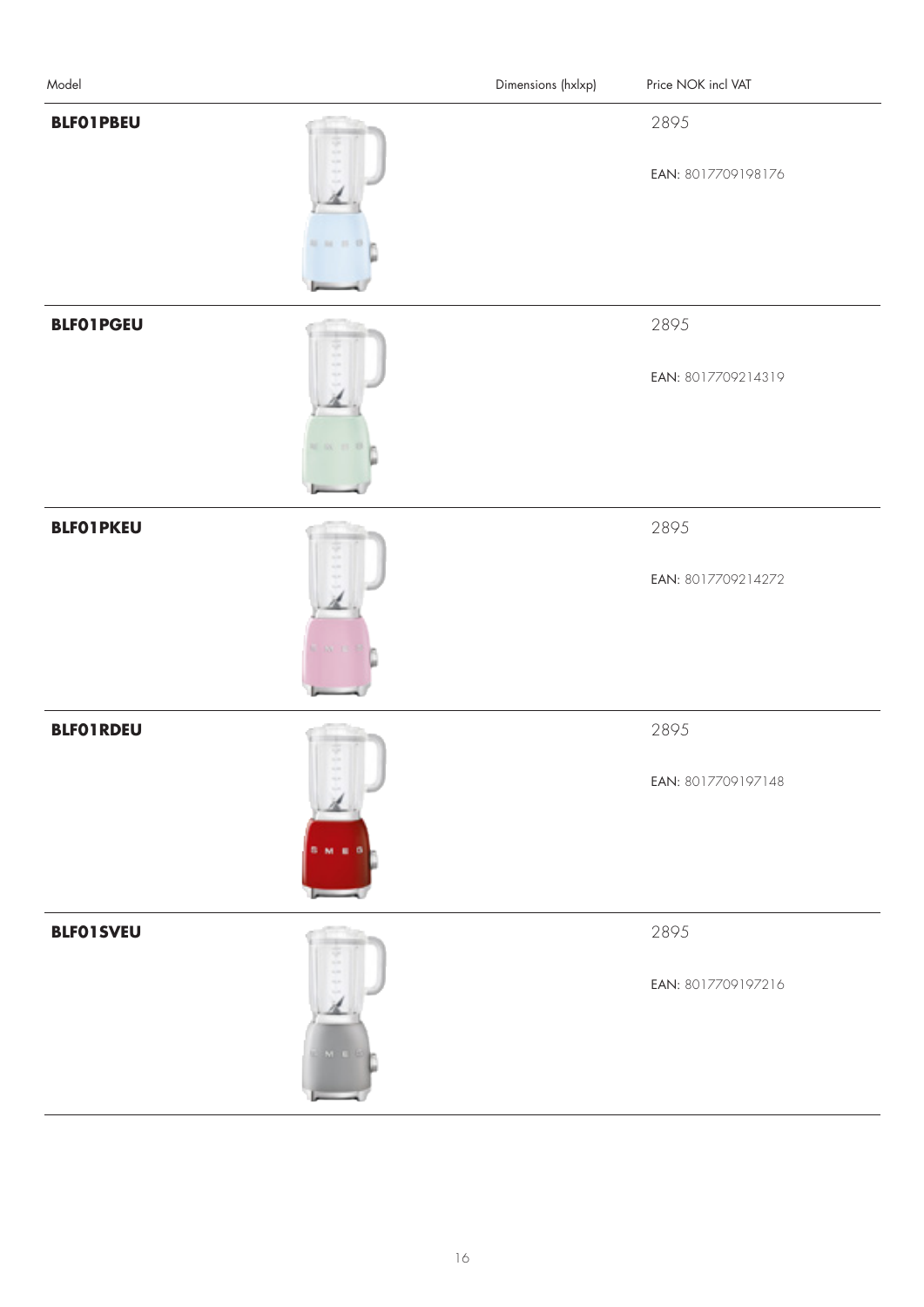| Model            |                         | Dimensions (hxlxp) | Price NOK incl VAT |
|------------------|-------------------------|--------------------|--------------------|
| <b>BLFO1WHEU</b> | z                       |                    | 2895               |
|                  | Taylor,<br><b>High-</b> |                    | EAN: 8017709260408 |
|                  | <b>BM H30</b>           |                    |                    |

### **Hand blenders**

| Model            | Dimensions (hxlxp) | Price NOK incl VAT |
|------------------|--------------------|--------------------|
| <b>Model</b>     |                    | Price NOK incl VAT |
|                  |                    | EAN:               |
|                  |                    | $\mathsf X$        |
| <b>HBFO1BLEU</b> |                    | 1595               |
|                  |                    | EAN: 8017709264017 |
|                  |                    |                    |
| <b>HBFO1CREU</b> |                    | 1595               |
|                  |                    | EAN: 8017709263997 |
|                  |                    |                    |
| <b>HBFO1PBEU</b> |                    | 1595               |
|                  |                    | EAN: 8017709264024 |
|                  |                    |                    |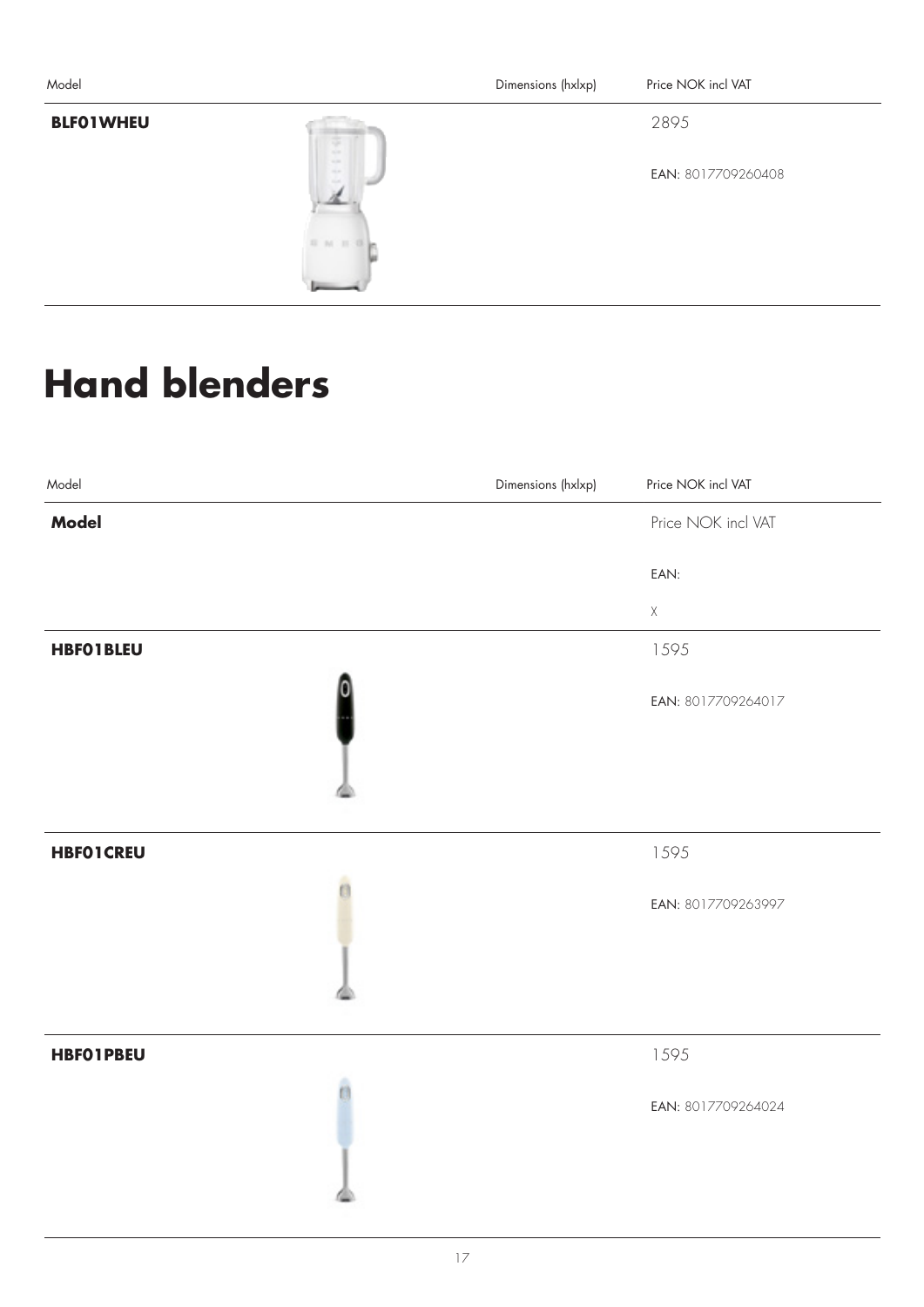| Model            |                                                                                                                                                                                                                                                                                                                                                                        | Dimensions (hxlxp) | Price NOK incl VAT |
|------------------|------------------------------------------------------------------------------------------------------------------------------------------------------------------------------------------------------------------------------------------------------------------------------------------------------------------------------------------------------------------------|--------------------|--------------------|
| <b>HBFO1RDEU</b> |                                                                                                                                                                                                                                                                                                                                                                        |                    | 1595               |
|                  |                                                                                                                                                                                                                                                                                                                                                                        |                    | EAN: 8017709264000 |
|                  |                                                                                                                                                                                                                                                                                                                                                                        |                    |                    |
| <b>HBFO2BLEU</b> |                                                                                                                                                                                                                                                                                                                                                                        |                    | 2195               |
|                  |                                                                                                                                                                                                                                                                                                                                                                        |                    | EAN: 8017709248079 |
| <b>HBFO2CREU</b> |                                                                                                                                                                                                                                                                                                                                                                        |                    | 2195               |
|                  | 102223                                                                                                                                                                                                                                                                                                                                                                 |                    | EAN: 8017709248055 |
| <b>HBFO2PBEU</b> |                                                                                                                                                                                                                                                                                                                                                                        |                    | 2195               |
|                  | 'A)<br>$\frac{1}{2} \sum_{i=1}^{n} \frac{1}{2} \sum_{i=1}^{n} \frac{1}{2} \sum_{i=1}^{n} \frac{1}{2} \sum_{i=1}^{n} \frac{1}{2} \sum_{i=1}^{n} \frac{1}{2} \sum_{i=1}^{n} \frac{1}{2} \sum_{i=1}^{n} \frac{1}{2} \sum_{i=1}^{n} \frac{1}{2} \sum_{i=1}^{n} \frac{1}{2} \sum_{i=1}^{n} \frac{1}{2} \sum_{i=1}^{n} \frac{1}{2} \sum_{i=1}^{n} \frac{1}{2} \sum_{i=1}^{n$ |                    | EAN: 8017709248086 |
| <b>HBFO2RDEU</b> |                                                                                                                                                                                                                                                                                                                                                                        |                    | 2195               |
|                  |                                                                                                                                                                                                                                                                                                                                                                        |                    | EAN: 8017709248062 |
| <b>HBFO2WHEU</b> |                                                                                                                                                                                                                                                                                                                                                                        |                    | 2195               |
|                  |                                                                                                                                                                                                                                                                                                                                                                        |                    | EAN: 8017709297244 |

### **Hand Mixers**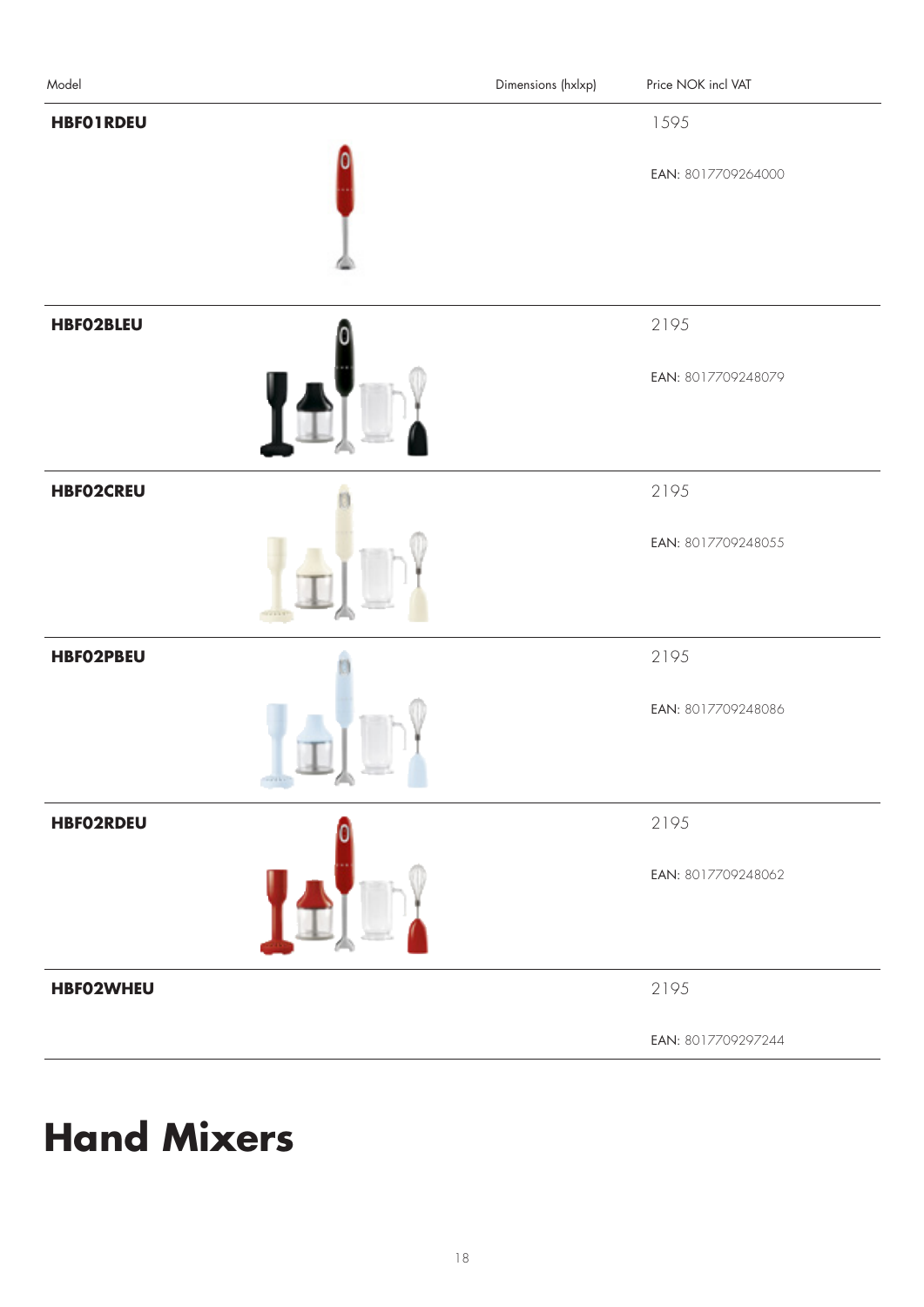| Model            |              | Dimensions (hxlxp) | Price NOK incl VAT |
|------------------|--------------|--------------------|--------------------|
| <b>Model</b>     |              |                    | Price NOK incl VAT |
|                  |              |                    | EAN:               |
|                  |              |                    | $\mathsf X$        |
| <b>HMFO1BLEU</b> |              |                    | 1895               |
|                  | $M \in G$    |                    | EAN: 8017709301835 |
|                  |              |                    |                    |
| <b>HMFO1CREU</b> |              |                    | 1895               |
|                  | <b>M 国 国</b> |                    | EAN: 8017709301811 |
|                  |              |                    |                    |
| <b>HMFO1PBEU</b> |              |                    | 1895               |
|                  | 1.14.1       |                    | EAN: 8017709301842 |
|                  |              |                    |                    |
| <b>HMFO1PGEU</b> |              |                    | 1895               |
|                  | M 三 口        |                    | EAN: 8017709301859 |
|                  |              |                    |                    |
| <b>HMFO1PKEU</b> |              |                    | 1895               |
|                  |              |                    | EAN: 8017709301866 |
|                  |              |                    |                    |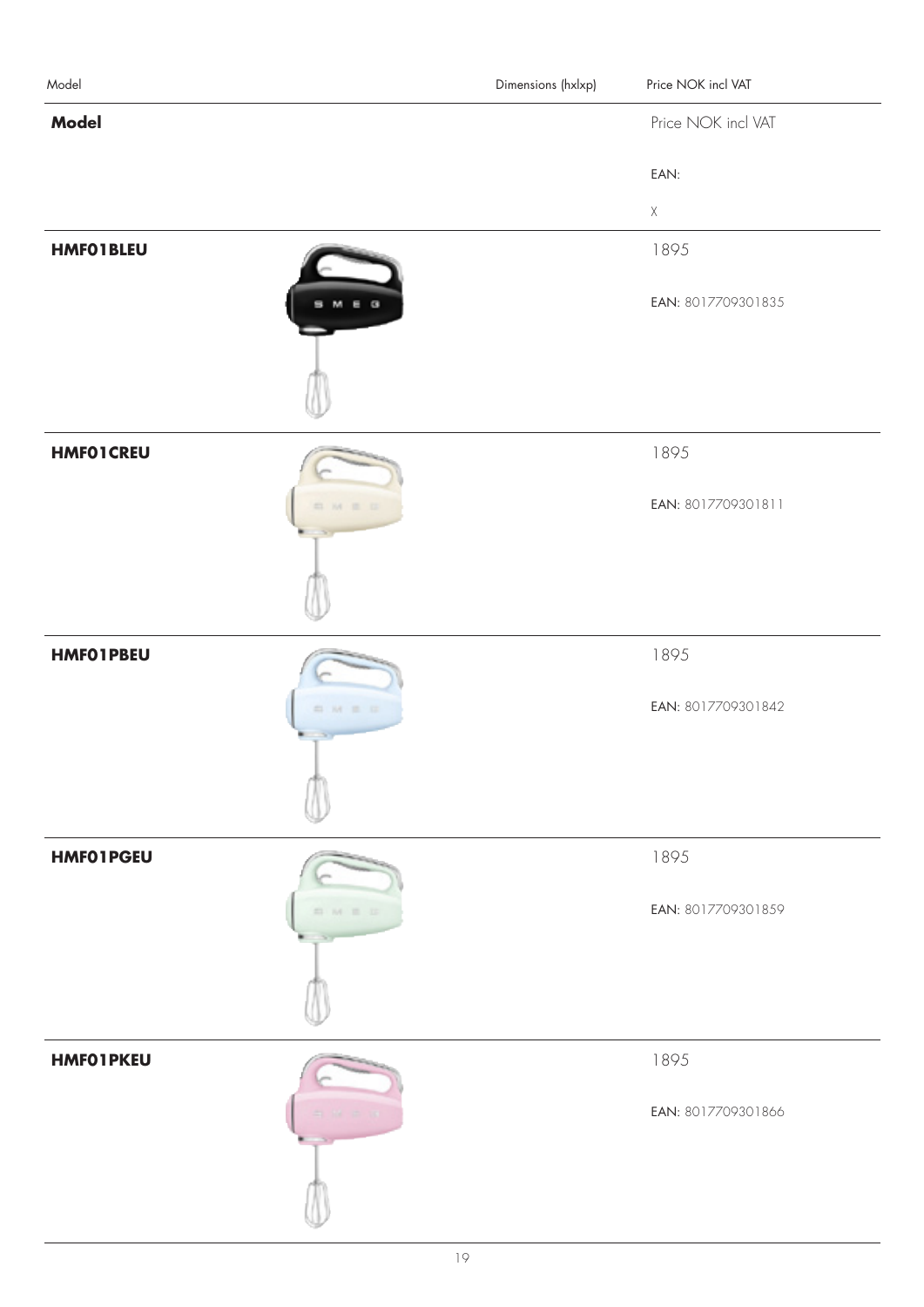| Model            |             | Dimensions (hxlxp) | Price NOK incl VAT |
|------------------|-------------|--------------------|--------------------|
| <b>HMFO1RDEU</b> |             |                    | 1895               |
|                  |             |                    | EAN: 8017709301828 |
|                  |             |                    |                    |
| <b>HMFO1WHEU</b> |             |                    | 1895               |
|                  | <b>BMBG</b> |                    | EAN: 8017709301873 |
|                  |             |                    |                    |

# **Citrus juicers**

| Model              | Dimensions (hxlxp) | Price NOK incl VAT |
|--------------------|--------------------|--------------------|
| Model              |                    | Price NOK incl VAT |
|                    |                    | EAN:               |
|                    |                    | $\mathsf X$        |
| <b>CJFO1BLEU</b>   |                    | 1895               |
| M                  |                    | EAN: 8017709234201 |
| <b>CJFO1CREU</b>   |                    | 1895               |
| $M \equiv 0$<br>E. |                    | EAN: 8017709234188 |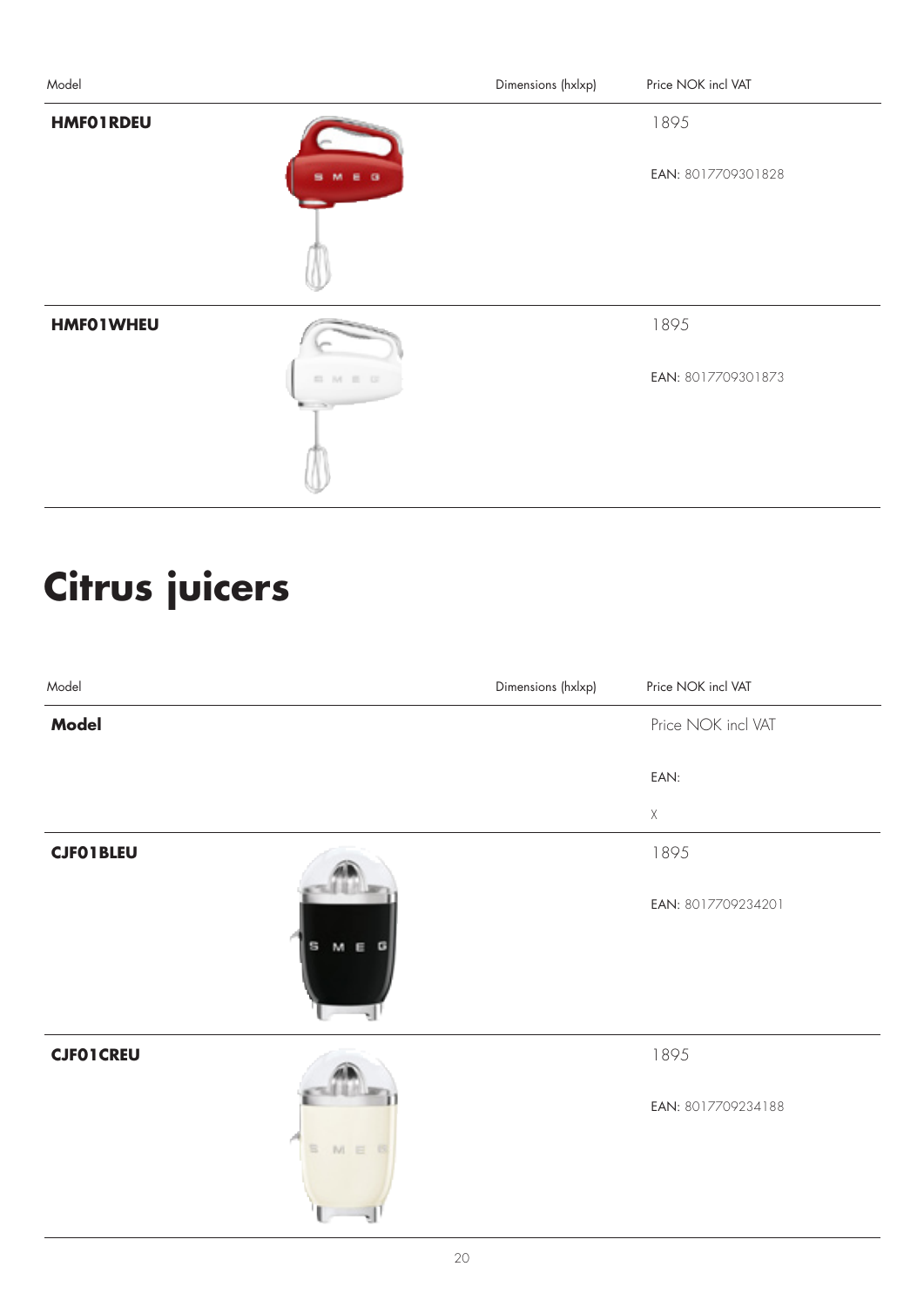| Model            |           | Dimensions (hxlxp) | Price NOK incl VAT         |
|------------------|-----------|--------------------|----------------------------|
| <b>CJFO1PBEU</b> | M E<br>B. |                    | 1895<br>EAN: 8017709234232 |
| <b>CJF01PGEU</b> | M E       |                    | 1895<br>EAN: 8017709234225 |
| <b>CJFO1PKEU</b> | <b>YA</b> |                    | 1895<br>EAN: 8017709234218 |
| <b>CJFO1RDEU</b> | S M E G   |                    | 1895<br>EAN: 8017709234195 |
| <b>CJF01WHEU</b> | M.E       |                    | 1895<br>EAN: 8017709260347 |

### **Slow juicers**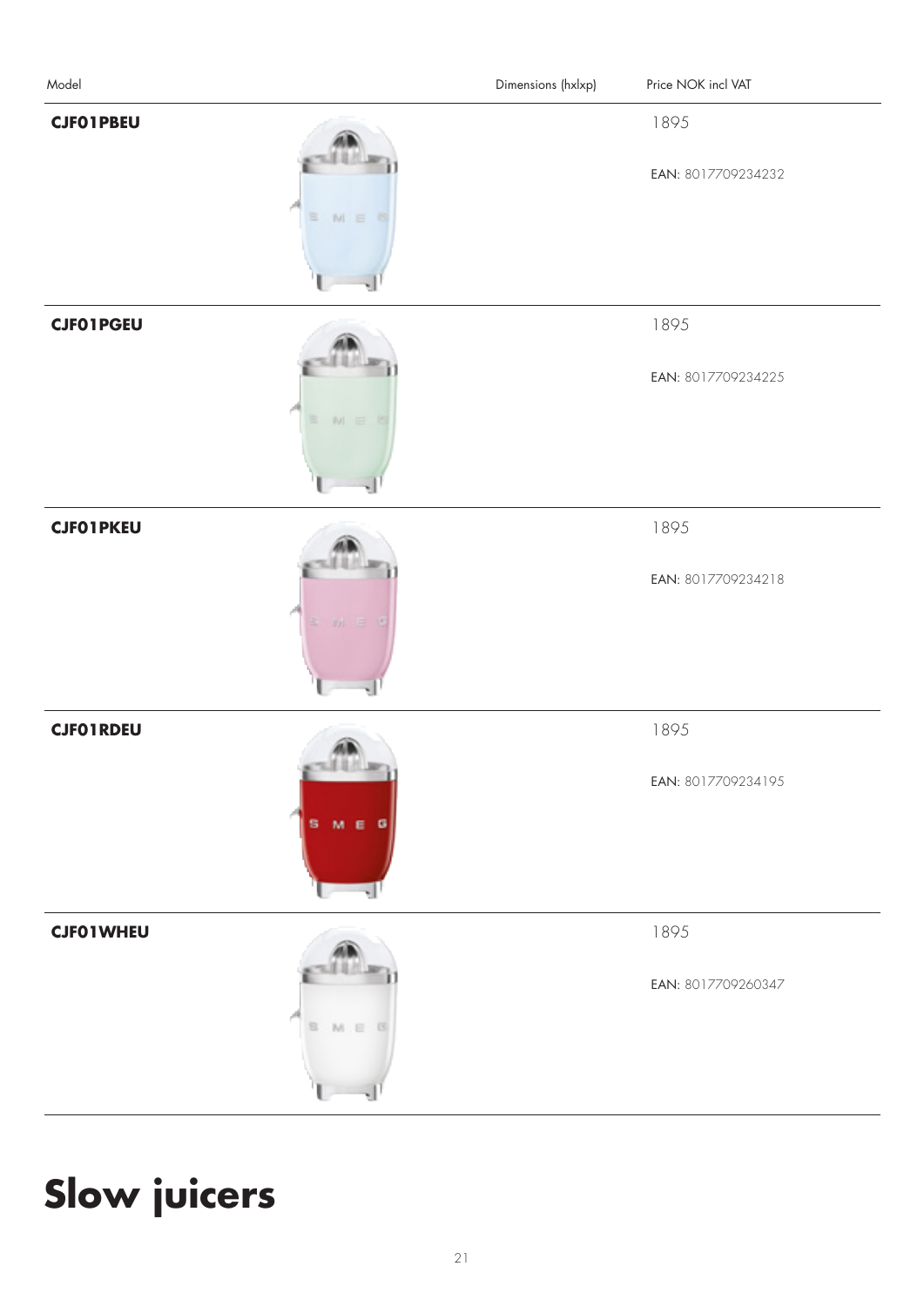| Model            | Dimensions (hxlxp) | Price NOK incl VAT |
|------------------|--------------------|--------------------|
| <b>Model</b>     |                    | Price NOK incl VAT |
|                  |                    | EAN:               |
|                  |                    | $\mathsf X$        |
| <b>SJFO1BLEU</b> |                    | 6495               |
| <b>BMEG</b>      |                    | EAN: 8017709224325 |
| <b>SJFO1CREU</b> |                    | 6495               |
| <b>BMED</b>      |                    | EAN: 8017709224301 |
|                  |                    |                    |
| <b>SJFO1PBEU</b> |                    | 6495               |
| ١đ<br>M E E      |                    | EAN: 8017709224332 |
| <b>SJFO1RDEU</b> |                    | 6495               |
|                  |                    |                    |
| $B$ $B$          |                    | EAN: 8017709224318 |

### **Drip coffee**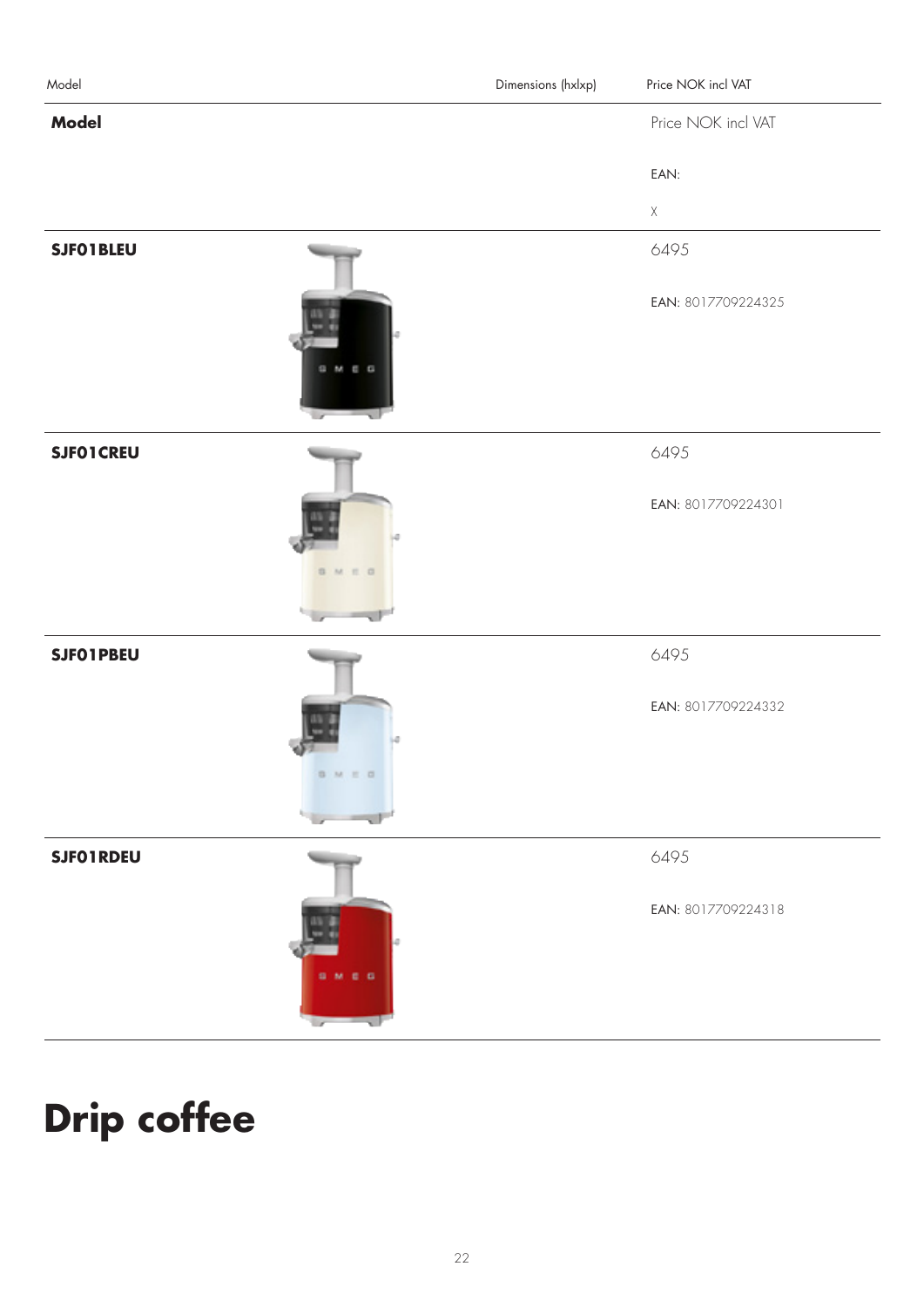| Model            |              | Dimensions (hxlxp) | Price NOK incl VAT |
|------------------|--------------|--------------------|--------------------|
| <b>Model</b>     |              |                    | Price NOK incl VAT |
|                  |              |                    | EAN:               |
|                  |              |                    | $\mathsf X$        |
| DCF02BLEU        |              |                    | 2695               |
|                  |              |                    | EAN: 8017709280512 |
| <b>DCFO2CREU</b> |              |                    | 2695               |
|                  | $\mathbb{F}$ |                    | EAN: 8017709280499 |
| <b>DCFO2GREU</b> |              |                    | 2695               |
|                  |              |                    | EAN: 8017709296896 |
| DCF02PBEU        |              |                    | 2695               |
|                  | 99C          |                    | EAN: 8017709280529 |
| DCF02PGEU        |              |                    | 2695               |
|                  |              |                    | EAN: 8017709280536 |
| <b>DCFO2PKEU</b> |              |                    | 2695               |
|                  |              |                    | EAN: 8017709302993 |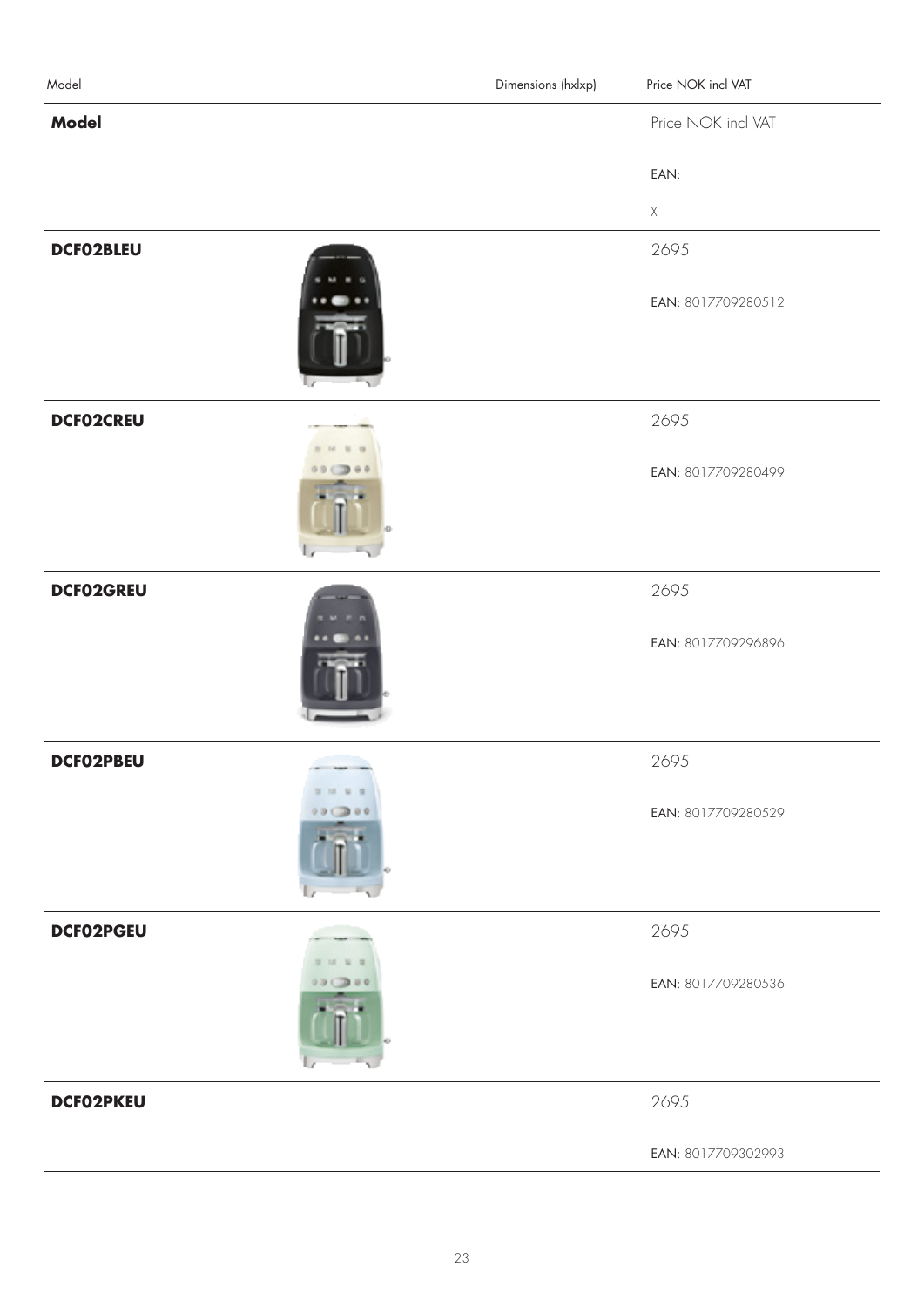| Model     |    | Dimensions (hxlxp) | Price NOK incl VAT |
|-----------|----|--------------------|--------------------|
| DCF02RDEU |    |                    | 2695               |
|           |    |                    | EAN: 8017709280505 |
| DCF02SSEU |    |                    | 2695               |
|           |    |                    |                    |
|           |    |                    | EAN: 8017709280543 |
|           |    |                    |                    |
| DCF02WHEU |    |                    | 2695               |
|           | 09 |                    | EAN: 8017709280550 |
|           |    |                    |                    |
|           |    |                    |                    |

## **Espresso machine**

| Model             |                    | Dimensions (hxlxp) | Price NOK incl VAT |
|-------------------|--------------------|--------------------|--------------------|
| <b>Model</b>      |                    |                    | Price NOK incl VAT |
|                   |                    |                    | EAN:               |
|                   |                    |                    | $\mathsf X$        |
| <b>BCCO1BLMEU</b> | $-1110$            |                    | 8995               |
|                   | <b>STELLARTER</b>  |                    | EAN: 8017709300999 |
|                   |                    |                    |                    |
| <b>BCCO1RDMEU</b> | $31 - 11 - 45$     |                    | 8995               |
|                   | <b>CERTIFICATE</b> |                    | EAN: 8017709301002 |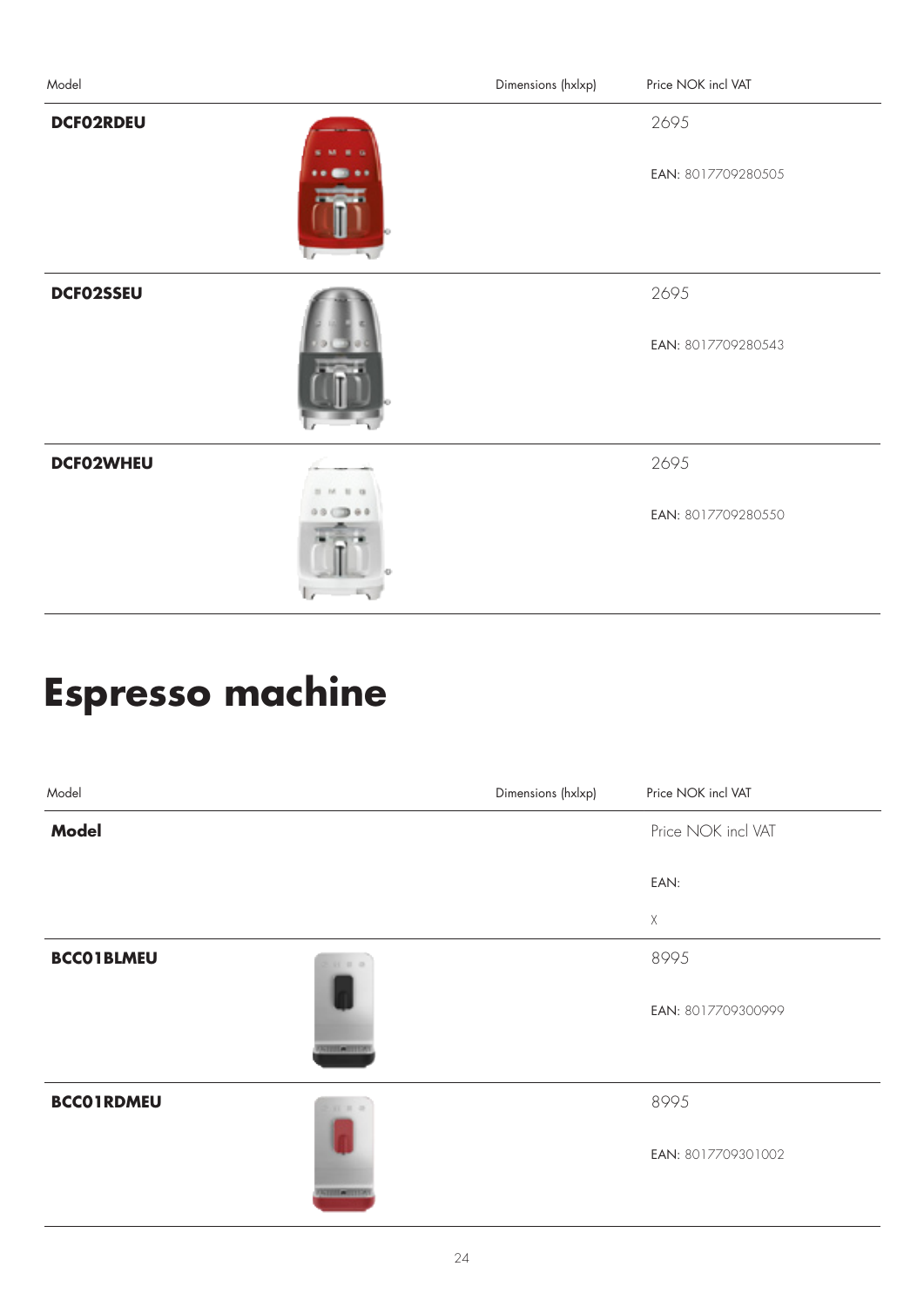| Model                                         | Dimensions (hxlxp) | Price NOK incl VAT         |
|-----------------------------------------------|--------------------|----------------------------|
| <b>BCCO1TPMEU</b><br>百日子<br><b>COLLABOR</b>   |                    | 8995<br>EAN: 8017709300975 |
| <b>BCCO1WHMEU</b>                             |                    | 8995<br>EAN: 8017709300982 |
| <b>BCCO2BLMEU</b><br>计目中                      |                    | 9995<br>EAN: 8017709301033 |
| <b>BCCO2RDMEU</b><br><b>WE SHE AND</b>        |                    | 9995<br>EAN: 8017709301040 |
| <b>BCCO2TPMEU</b><br>百日二<br><b>CONTRACTOR</b> |                    | 9995<br>EAN: 8017709301019 |
| <b>BCCO2WHMEU</b>                             |                    | 9995<br>EAN: 8017709301026 |
| <b>ECFO1BLEU</b>                              |                    | 4295<br>EAN: 8017709229924 |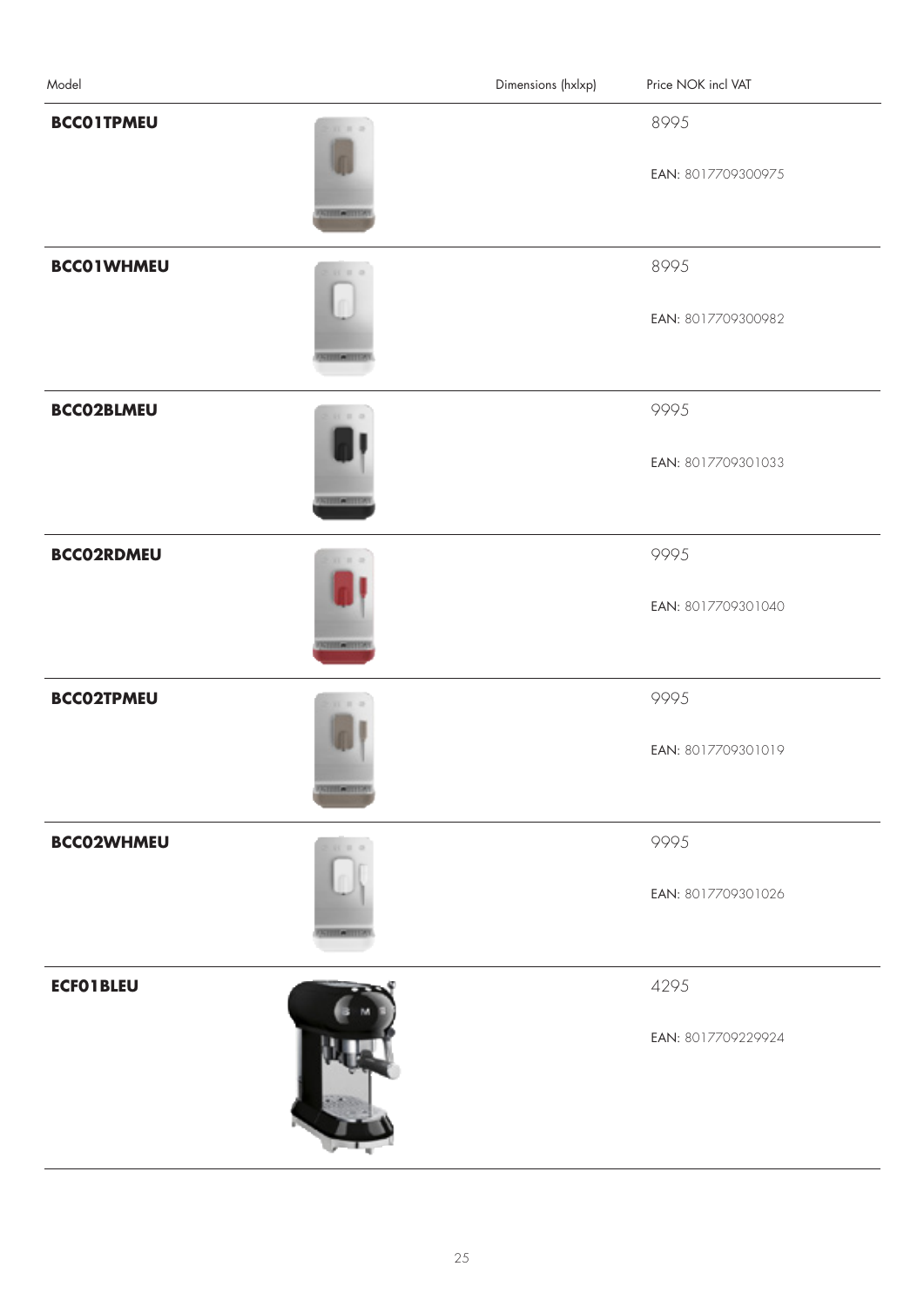| Model                                                              | Dimensions (hxlxp)<br>Price NOK incl VAT |
|--------------------------------------------------------------------|------------------------------------------|
| <b>ECFO1CREU</b>                                                   | 4295<br>EAN: 8017709230029               |
| <b>ECFO1PBEU</b>                                                   | 4295<br>EAN: 8017709229979               |
| <b>ECFO1PGEU</b>                                                   | 4295<br>EAN: 8017709266851               |
| <b>ECFO1PKEU</b><br>$\mathbb{E} \quad \mathbb{N} \quad \mathbb{E}$ | 4295<br>EAN: 8017709266813               |
| <b>ECFO1RDEU</b>                                                   | 4295<br>EAN: 8017709229870               |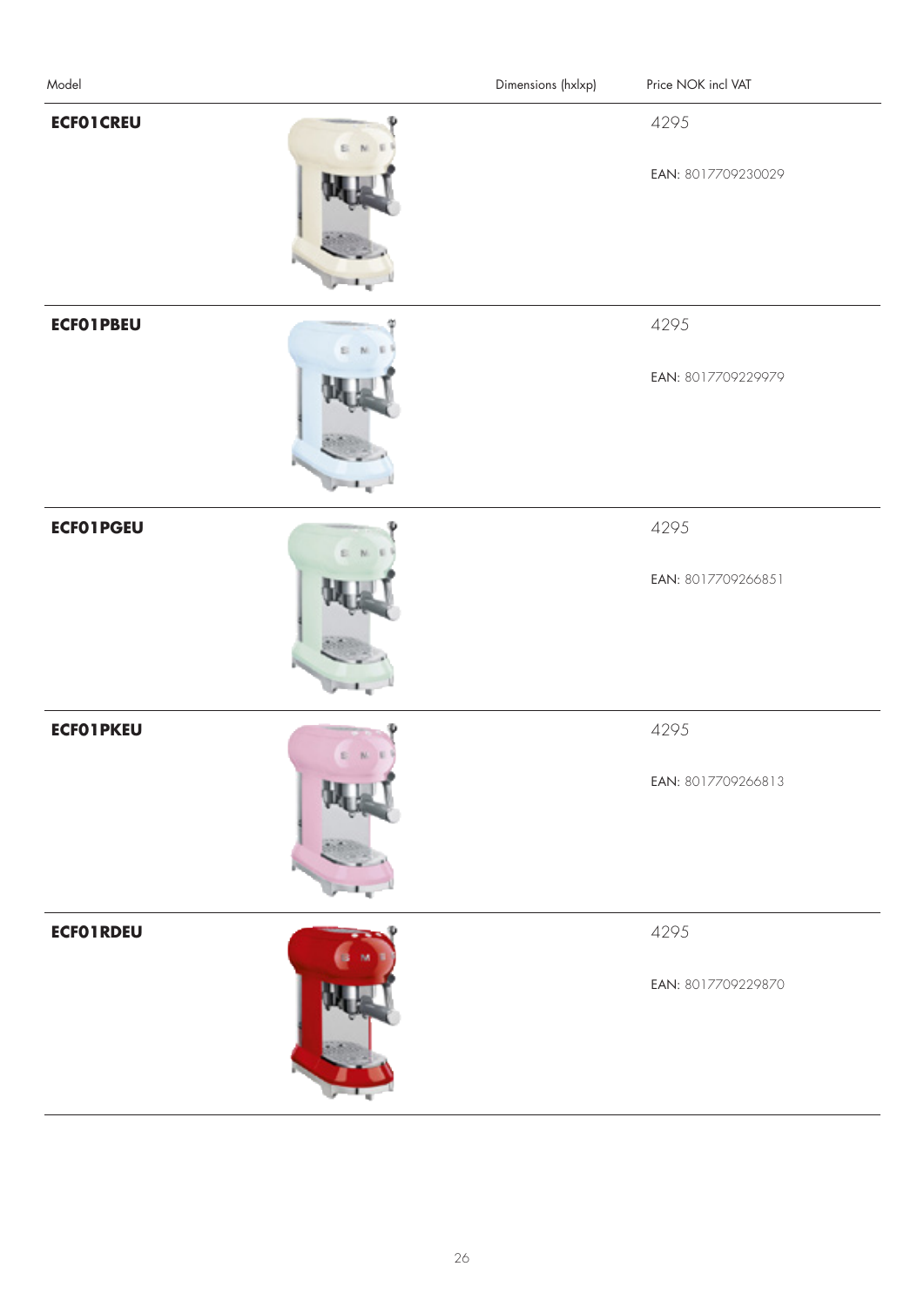| Model            |          | Dimensions (hxlxp) | Price NOK incl VAT |
|------------------|----------|--------------------|--------------------|
| <b>ECFO1WHEU</b> | E. M. E. |                    | 4295               |
|                  |          |                    | EAN: 8017709259563 |
|                  |          |                    |                    |

### **Milk frother**

| Model            | Dimensions (hxlxp) | Price NOK incl VAT |
|------------------|--------------------|--------------------|
| <b>Model</b>     |                    | Price NOK incl VAT |
|                  |                    | EAN:               |
|                  |                    | $\mathsf X$        |
| <b>MFFO1BLEU</b> |                    | 2195               |
|                  | M E                | EAN: 8017709284176 |
| <b>MFFO1CREU</b> |                    | 2195               |
|                  | SMEG               | EAN: 8017709284107 |
| <b>MFFO1PBEU</b> |                    | 2195               |
|                  | SMEG               | EAN: 8017709284183 |
|                  |                    |                    |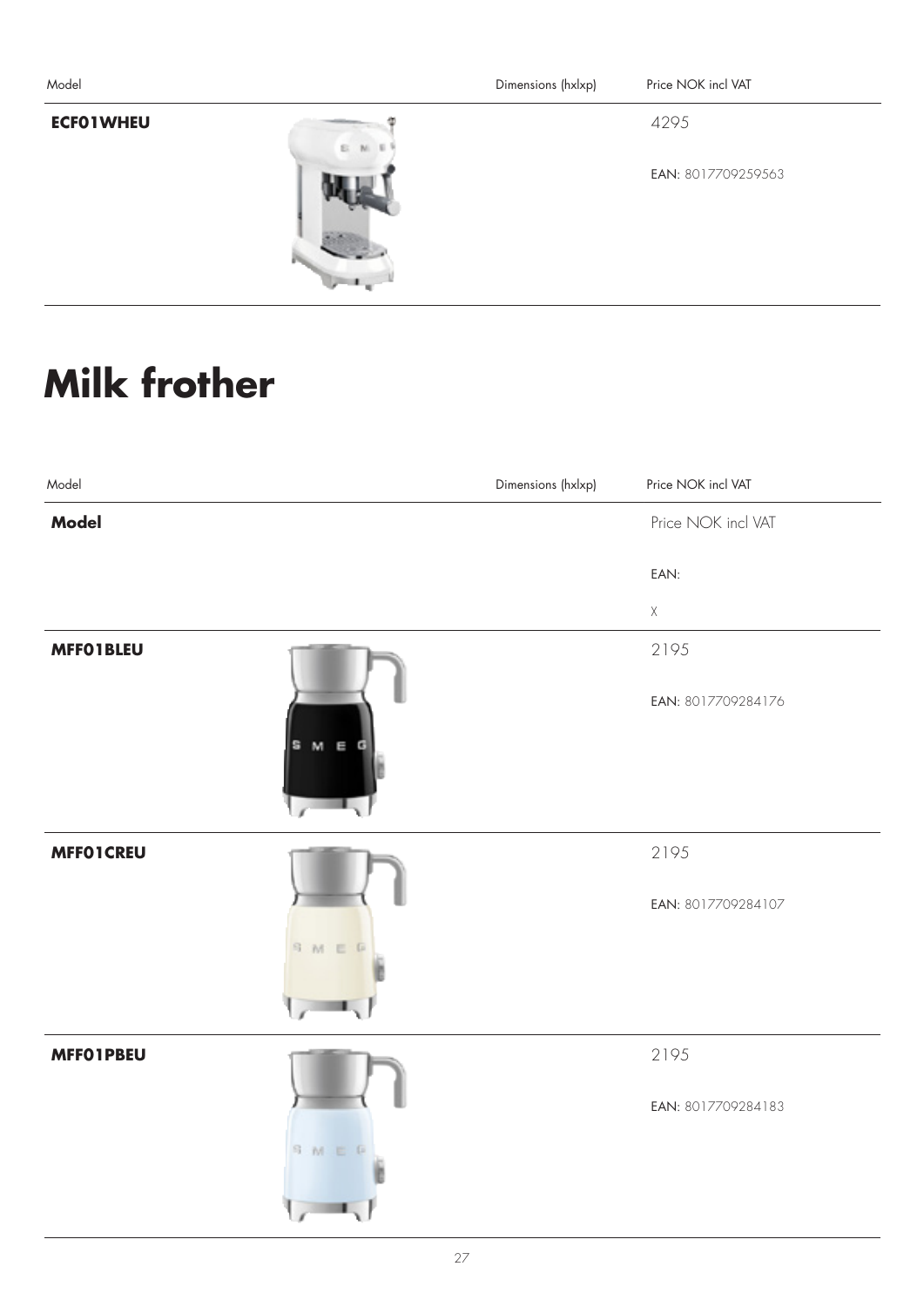| Model            |                            | Dimensions (hxlxp) | Price NOK incl VAT         |
|------------------|----------------------------|--------------------|----------------------------|
| <b>MFFO1PGEU</b> | S M E                      |                    | 2195<br>EAN: 8017709284190 |
| <b>MFFO1PKEU</b> | <b>B M E</b>               |                    | 2195<br>EAN: 8017709284206 |
| <b>MFFO1RDEU</b> | E                          |                    | 2195<br>EAN: 8017709284169 |
| <b>MFFO1WHEU</b> | - 11<br>SMEG<br>$\sqrt{2}$ |                    | 2195<br>EAN: 8017709284213 |

### **Coffee grinder**

| Model        | Dimensions (hxlxp) | Price NOK incl VAT |
|--------------|--------------------|--------------------|
| <b>Model</b> |                    | Price NOK incl VAT |
|              |                    | EAN:               |
|              |                    | X                  |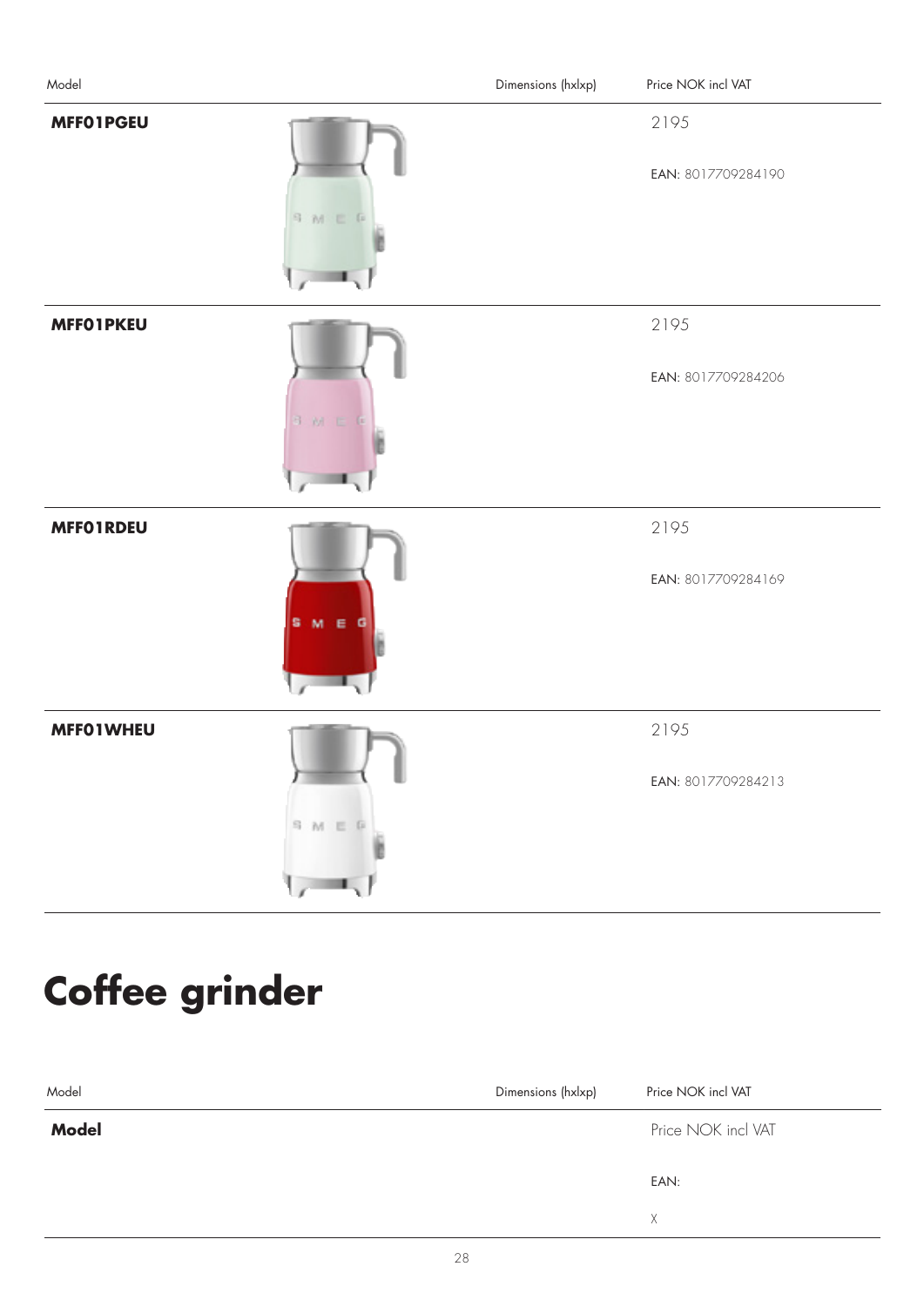| Model            |                                           | Dimensions (hxlxp) | Price NOK incl VAT         |
|------------------|-------------------------------------------|--------------------|----------------------------|
| <b>CGFO1BLEU</b> |                                           |                    | 2995<br>EAN: 8017709283018 |
| <b>CGFO1CREU</b> | $\frac{1}{\sqrt{2}}\sum_{i=1}^{N}$<br>d o |                    | 2995<br>EAN: 8017709282998 |
| <b>CGFO1PBEU</b> | èb                                        |                    | 2995<br>EAN: 8017709283025 |
| <b>CGF01PGEU</b> | TME<br>$\sim$<br>当<br>m.,                 |                    | 2995<br>EAN: 8017709283032 |
| <b>CGFO1RDEU</b> | <b>FREE</b>                               |                    | 2995<br>EAN: 8017709283001 |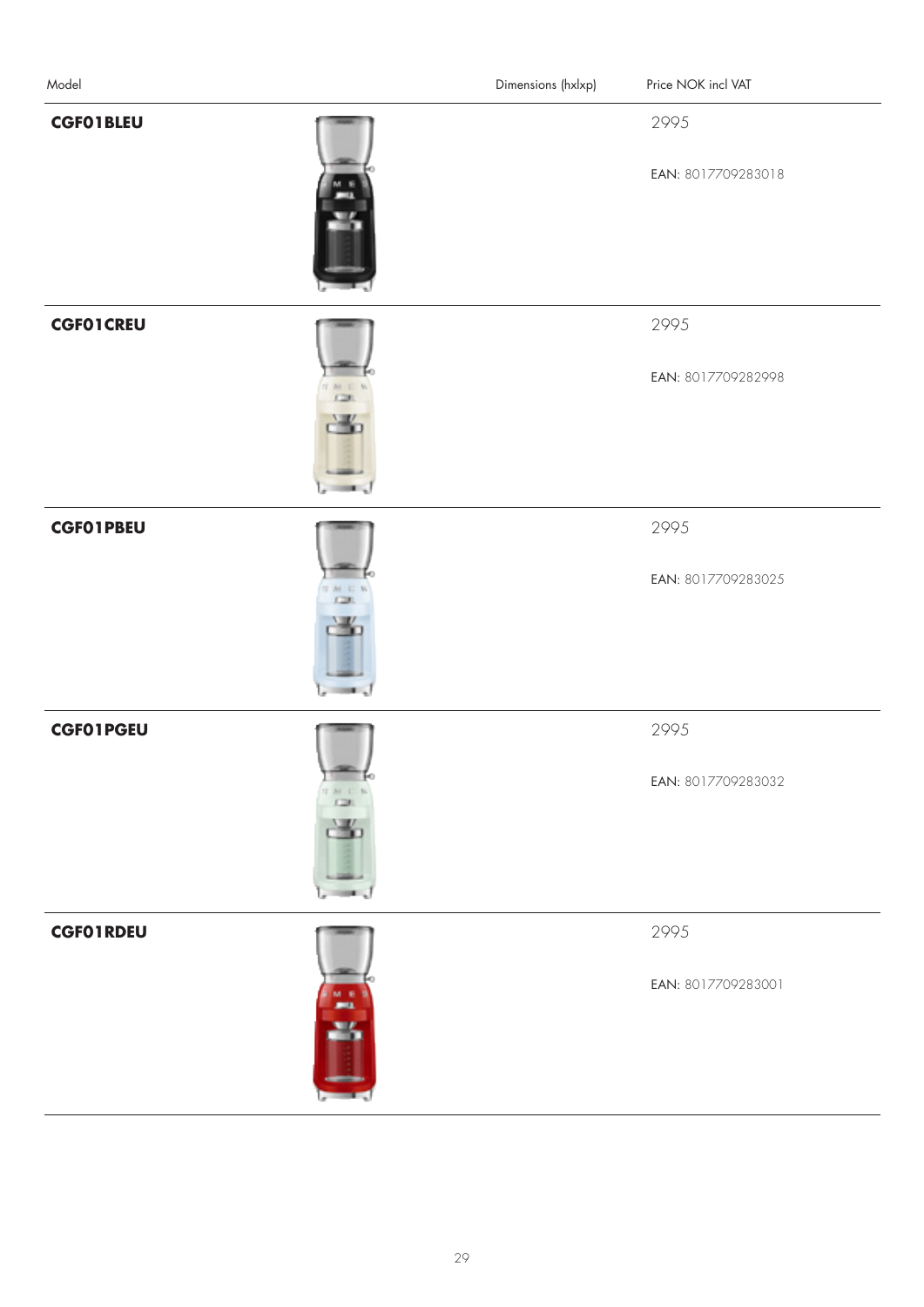| Model            |      | Dimensions (hxlxp) | Price NOK incl VAT |
|------------------|------|--------------------|--------------------|
| <b>CGFO1WHEU</b> |      |                    | 2995               |
|                  | THEE |                    | EAN: 8017709283049 |
|                  |      |                    |                    |
|                  |      |                    |                    |

#### **Accessories**

| Model        | Dimensions (hxlxp) | Price NOK incl VAT |
|--------------|--------------------|--------------------|
| Model        |                    | Price NOK incl VAT |
|              |                    | EAN:               |
|              |                    | $\mathsf X$        |
| 1ECWF01      | 155x60x40          | 299                |
|              |                    | EAN: 8017709284121 |
|              |                    |                    |
|              |                    |                    |
| <b>BGFO1</b> | 245x85x85          | 399                |
|              |                    | EAN: 8017709230753 |
| <b>BGF02</b> | 245x85x85          | 349                |
|              |                    | EAN: 8017709273811 |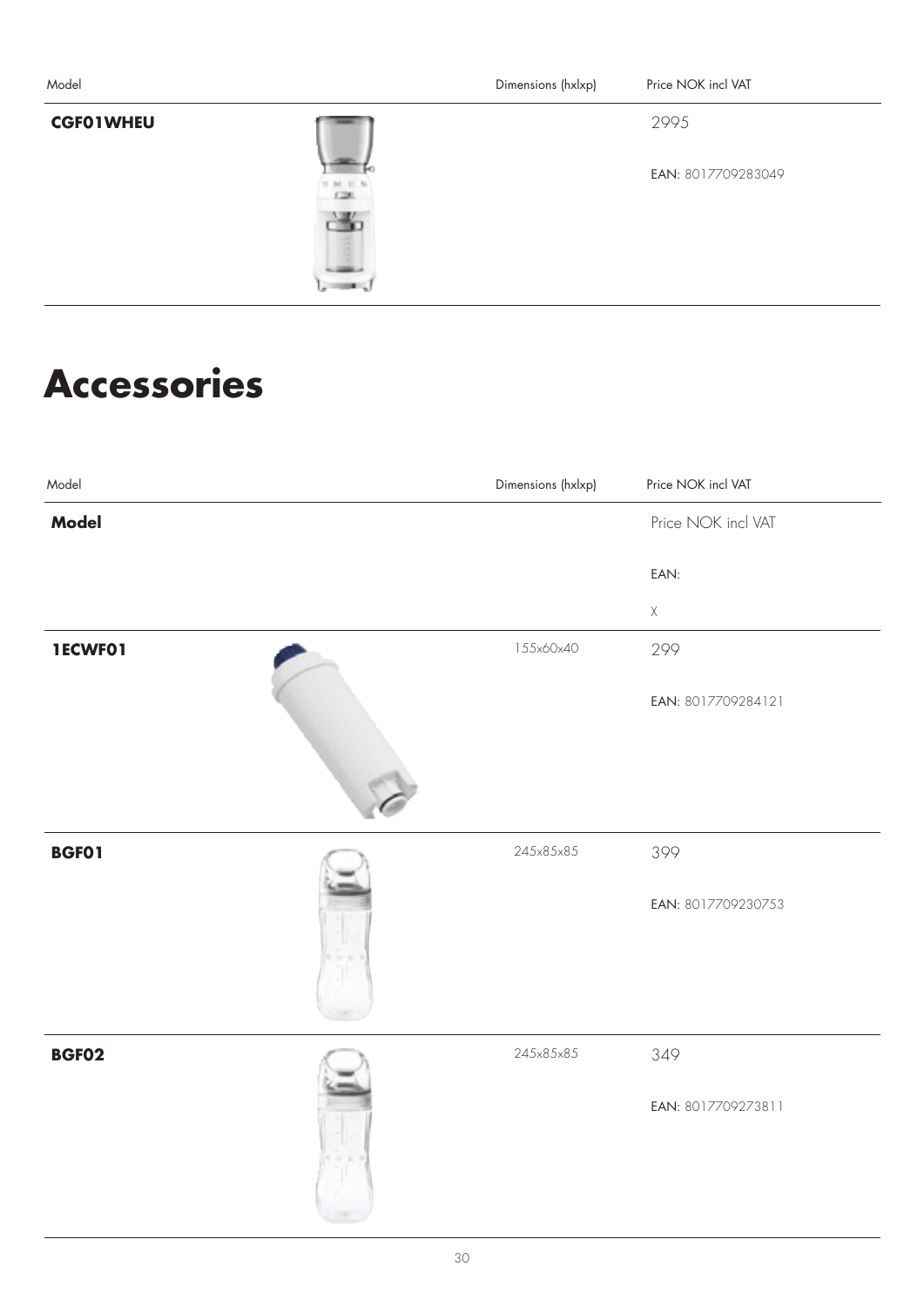| Model           | Dimensions (hxlxp) | Price NOK incl VAT        |
|-----------------|--------------------|---------------------------|
| DCGC01          | 138x208x157        | 449<br>EAN: 8017709281205 |
| <b>ECWFO1</b>   | 155x60x40          | 2995                      |
|                 |                    | EAN: 8017709284114        |
| <b>HBACO1BL</b> |                    | 1195                      |
|                 |                    | EAN: 8017709269647        |
| <b>HBACOICR</b> |                    | 1195                      |
|                 |                    | EAN: 8017709269654        |
| <b>HBACO1PB</b> |                    | 1195                      |
|                 |                    | EAN: 8017709269661        |
| <b>HBACO1RD</b> |                    | 1195                      |
|                 |                    | EAN: 8017709269630        |
| HBFP01          | 285x225x225        | 1395                      |
|                 |                    | EAN: 8017709278205        |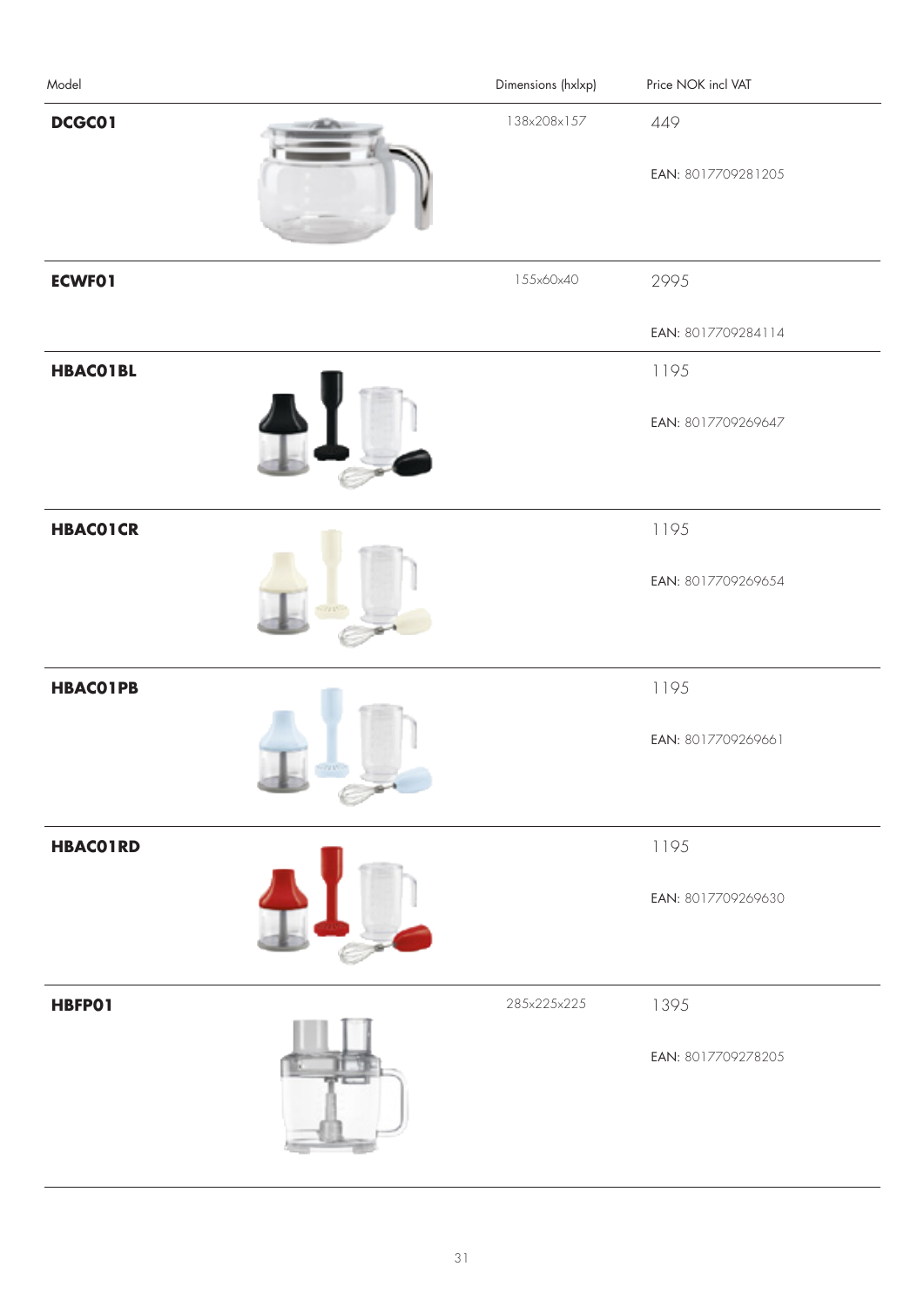| Model         | Dimensions (hxlxp) | Price NOK incl VAT         |
|---------------|--------------------|----------------------------|
| HBHD01        |                    | 349<br>EAN: 8017709258443  |
| <b>SMB401</b> | 124x174x215        | 995<br>EAN: 8017709202927  |
| SMFB01        | 160x143x35         | 240<br>EAN: 8017709198862  |
| SMFB02        | 160x130x110        | 795<br>EAN: 8017709272975  |
| SMFC01        | 54x240x85          | 999<br>EAN: 8017709197087  |
| SMGB01        | 168x237x254        | 1195<br>EAN: 8017709265885 |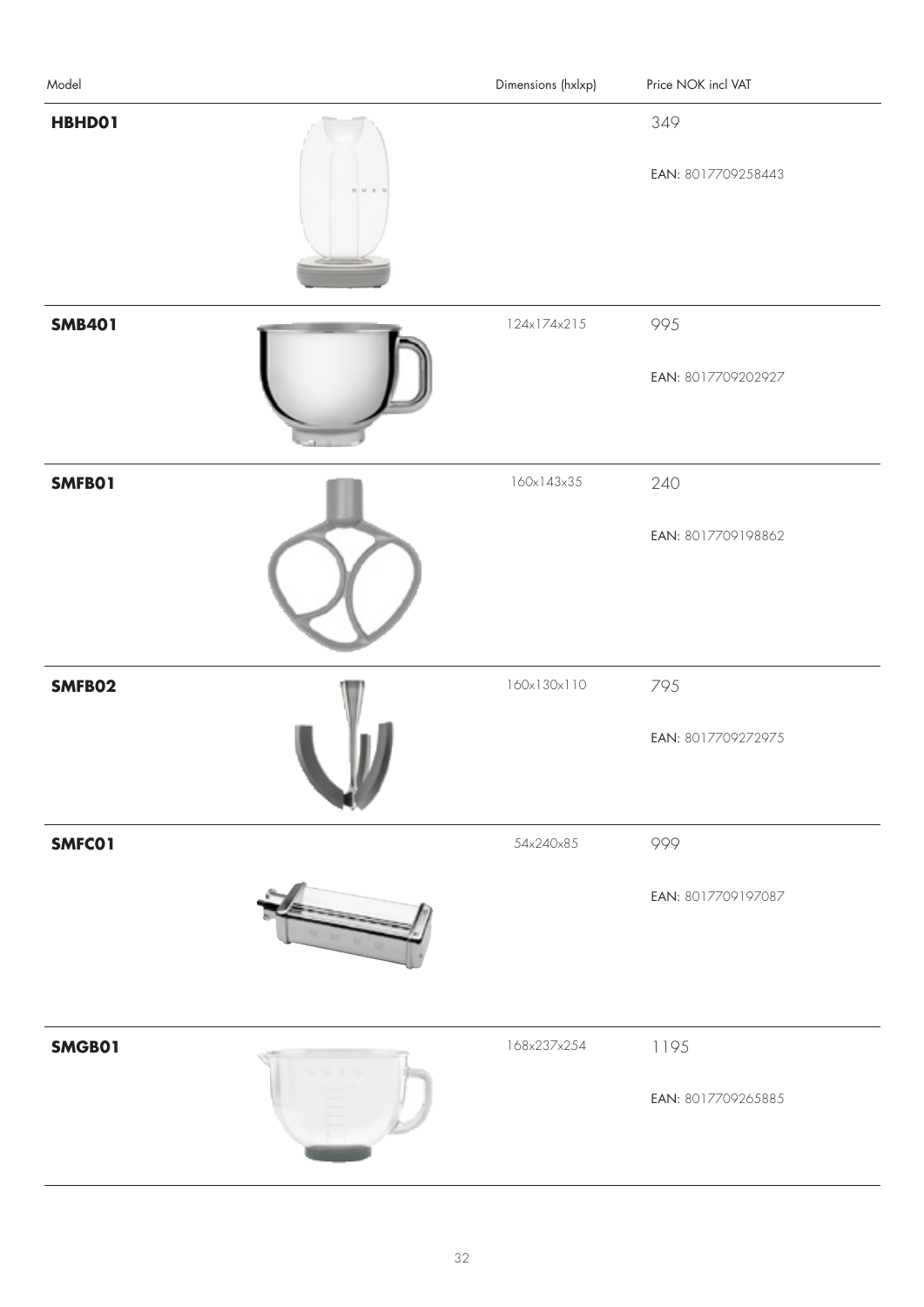| Model                 | Dimensions (hxlxp) | Price NOK incl VAT         |
|-----------------------|--------------------|----------------------------|
| <b>SMICO1</b><br>SMEG | 150x150x150        | 1395<br>EAN: 8017709279899 |
| SMMG01                | 170x80x150         | 1395<br>EAN: 8017709218362 |
| SMPC01                |                    | 1999<br>EAN: 8017709198633 |
| SMPRO1<br>الممساح     | 54x240x85          | 999<br>EAN: 8017709197063  |
| SMPS01                | 359x174x224        | 220<br>EAN: 8017709198893  |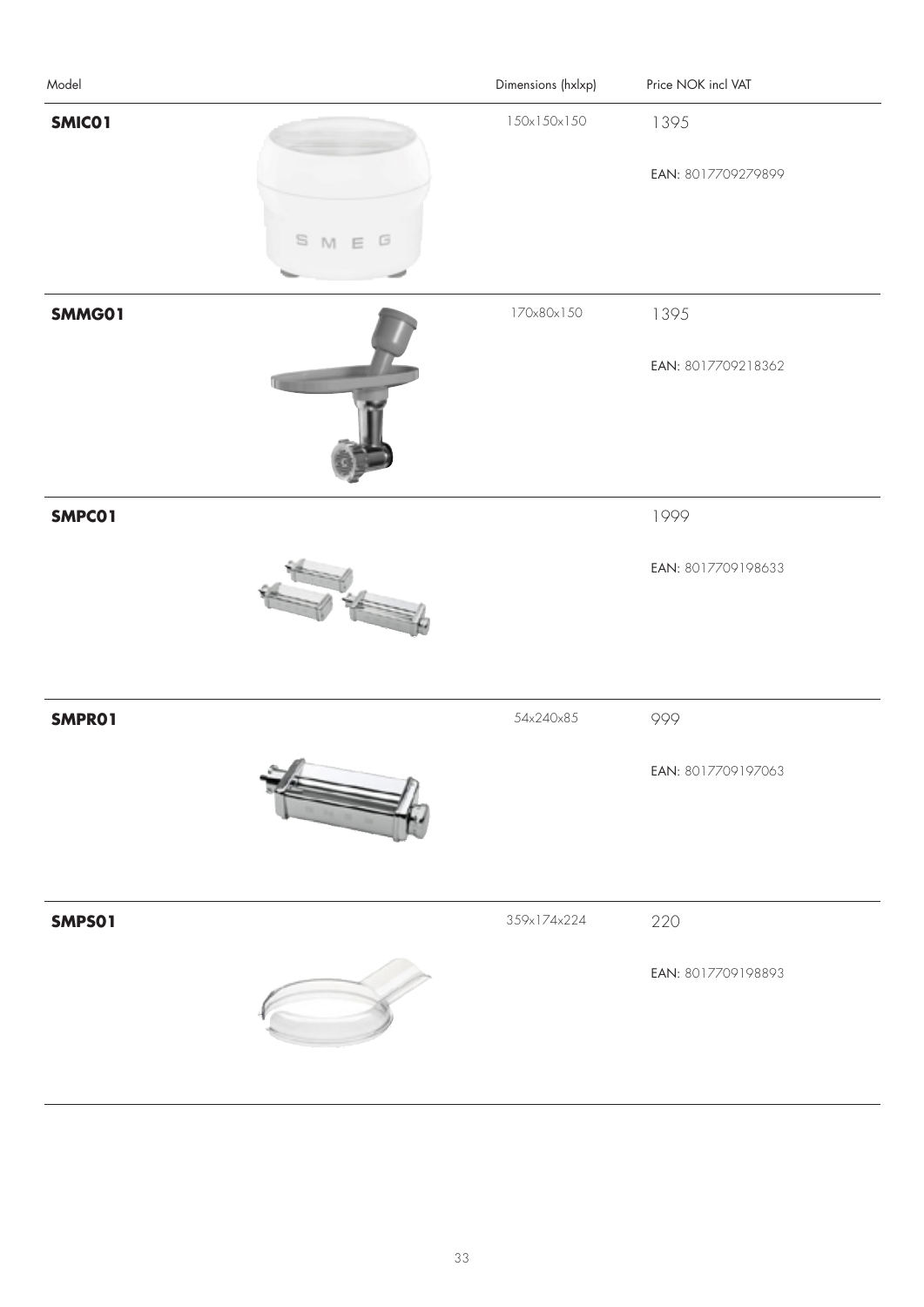| Model         | Dimensions (hxlxp) | Price NOK incl VAT |
|---------------|--------------------|--------------------|
| SMSC01        | 54x220x75          | 999                |
|               |                    | EAN: 8017709197094 |
|               |                    |                    |
| <b>SMSG01</b> | 54x24x40           | 1395               |
|               |                    | EAN: 8017709222703 |
| SMTC01        | 54x220x75          | 999                |
|               |                    | EAN: 8017709197070 |
| SMWW02        | 160x124x124        | 749                |
|               |                    | EAN: 8017709262648 |
| <b>TSBW01</b> | 51x278x103         | 249                |
|               |                    | EAN: 8017709189358 |